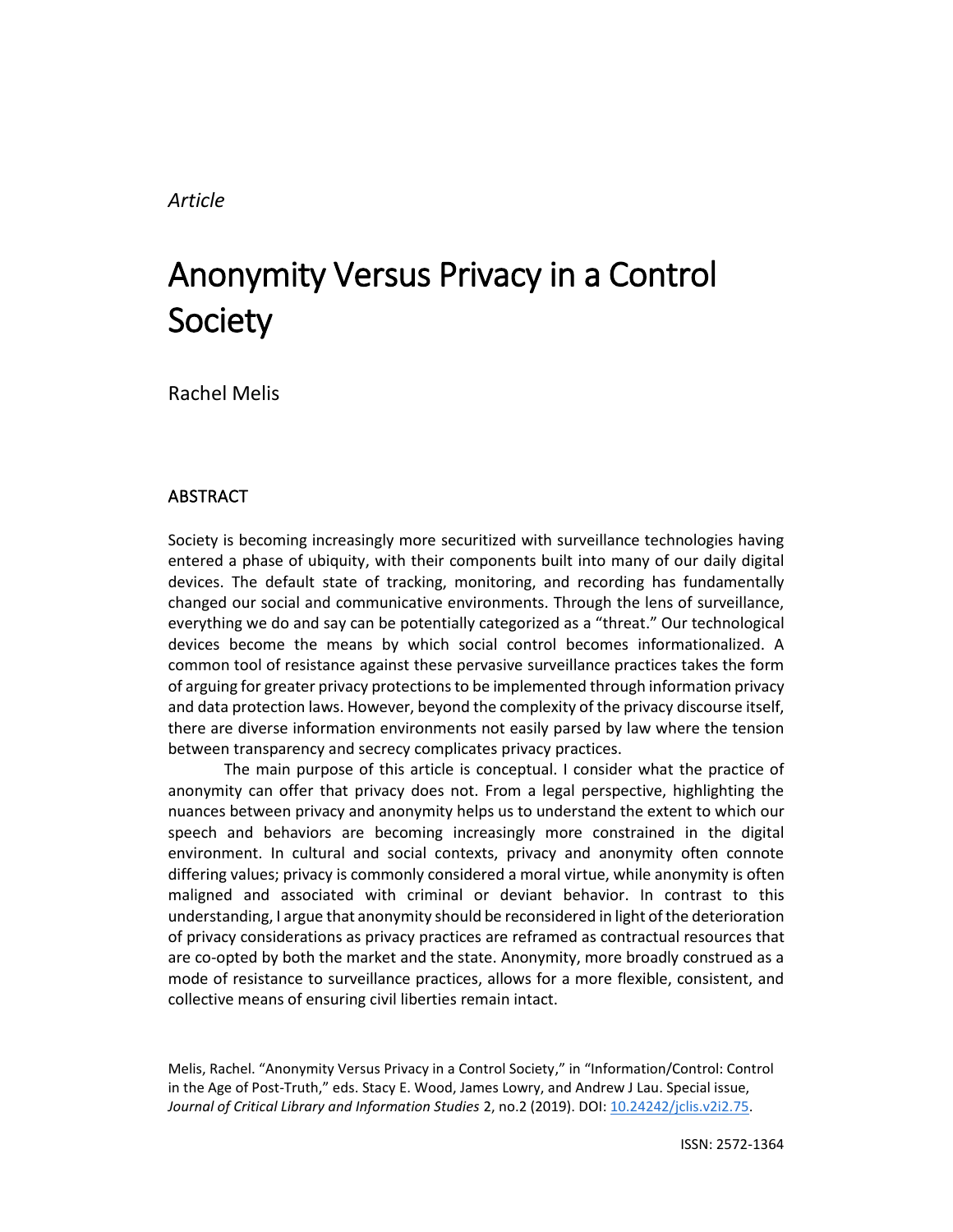#### INTRODUCTION

Society is becoming increasingly more securitized with surveillance technologies having entered a phase of ubiquity; they are built-in components of many of our daily technological devices. The default of tracking, monitoring, and recording has fundamentally changed our social and communicative environments. Through the lens of surveillance, everything we do and say can be potentially categorized as "threat." Through the use of our technologies, our lives have become transparent to both market players and law enforcement. Some resistance to this state of surveillance has taken the form of privacy protections implemented through information privacy law.

The main purpose of this article is conceptual. I consider the means by which privacy has become a matter of informationalized debate which revolves around the tension between a need for security and the need for freedom. I argue that privacy advocacy has not been successful in effecting a balance in the asymmetrical power relations that would lead to an empowering of the citizen (or consumer). Further, after considering what the practice of anonymity can offer that privacy does not, I argue that anonymity should be broadly construed as its own form of resistance to surveillance practices.

Even though they are understood as complementary concepts, in the legal realm privacy and anonymity differ in terms of the way they are perceived as resisting dominant views of what our information environments mean. From a legal perspective, highlighting the nuances between privacy practice and anonymous practice helps us to understand the extent to which our speech and behaviors become constrained, especially in the digital environment. In cultural and social contexts, privacy and anonymity can be seen to connote differing values; privacy is commonly considered a moral virtue, while anonymity is often maligned and associated with criminal or deviant behavior.

Notions of privacy and anonymity are commonly discussed in reference to the individual. With only a few exceptions, privacy is rarely studied on a collective scale, and anonymity is often considered only in relation to privacy protections. As privacy increasingly becomes a resource that is co-opted by both the market and the political sphere, anonymity allows for a more flexible, consistent, and collective means of ensuring civil liberties remain intact. In a culture of surveillance, privacy as it has been understood thus far, can no longer be invoked as feasible protection against an increasingly datafied existence. $1$ 

The "information revolution" as Viktor Mayer-Schönberger and Kenneth Cukier understand it, is one whereby data becomes the new currency. They believe that the

 $<sup>1</sup>$  Datafication is the effect of putting information into a "quantified format so it can be tabulated</sup> and analysed." Viktor Mayer-Schönberger and Kenneth Cukier, *Big Data: A Revolution That Will Transform the Way We Live, Work, and Think* (Boston, MA: Houghton Mifflin Harcourt, 2013), 78.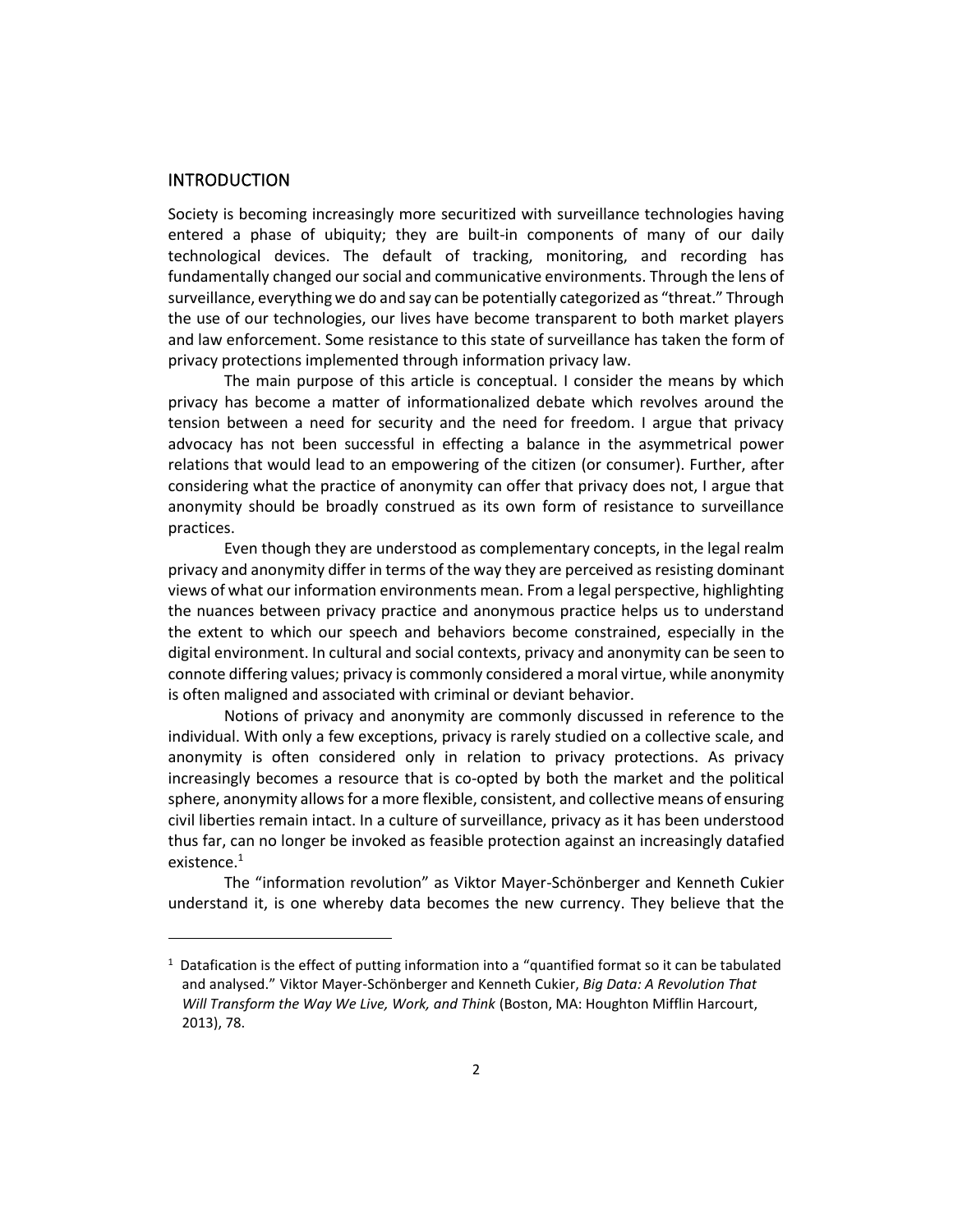move towards data knowledge and investment is both a benign and necessary outcome of our digital environments, and that the quantification of everything is inevitable.<sup>2</sup> In this view, the individual exercises economic control over their data, supporting and propping up the (arbitrary) numerical systems of value and worth, quantifying the self. The increasingly popular viewpoint that more data is always better, even necessary, or that more data helps explain, helps to *know*, is a byproduct of particular information ecologies we inhabit, and it is influenced by a rhetoric of transparency whose logic marks a process of visibility. But as Barnard-Wills argues, this process is also marked by radical contingency and it can change; the outcome is not inevitable as some would like to believe.<sup>3</sup> The defense against the process of datafication in the social and cultural spheres, however, cannot be an individual response; resistance must take place collectively if we strive for autonomy in our digital environment.

## TRANSPARENCY AS GOVERNMENTALITY: VISIBILITY, DISCIPLINE, CONTROL

As the critical study of transparency gains momentum in the wave of e-government initiatives in the U.S., Canada, and Europe,<sup>4</sup> transparency warrants special attention in examining the ways in which openness, sharing, and the erosion of privacy are linked. Many government initiatives mobilize transparency to invoke access to open, available, unfettered and free information flows.<sup>5</sup> Transparency is the means by which people become informed, responsible and democratically enabled citizens. Transparency, it would follow, keeps governments accountable to their people as state processes become easier to understand and therefore, presumably, easier to act on. In reality, however, the call for transparency takes many forms and both expectations and outcomes vary according to circumstances and context.

The media theorist Felix Stalder suggests that studying the forms of transparency in terms of the production of social relationships reveals a political dynamic of empowerment and control.<sup>6</sup> He recognizes two paradigms of transparency that he sees operating simultaneously. Whereas the first paradigm sees transparency directed at

<sup>2</sup> Mayer-Schönberger and Cukier, *Big Data*, 73-97.

<sup>&</sup>lt;sup>3</sup> David Barnard-Wills, "The Non-Consensual Hallucination: The Politics of Online Privacy," in *Media, Surveillance, and Identity,* ed. Andre Jansson and Miyase Christensen (New York: Peter Lang, 2014), 165-82.

<sup>4</sup> See, for example, the special issue on "Transparency" in the *European Journal of Social Theory*  18, no. 2 (2015).

<sup>5</sup> Hans Krouse Hansen, "Numerical Operations, Transparency Illusions and the Datafication of Governance," *European Journal of Social Theory* 18, no. 2 (2015): 203-20.

<sup>&</sup>lt;sup>6</sup> Felix Stalder, "The Fight over Transparency: From a Hierarchical to a Horizontal Organization," *Open* 22 (2011): 8-22.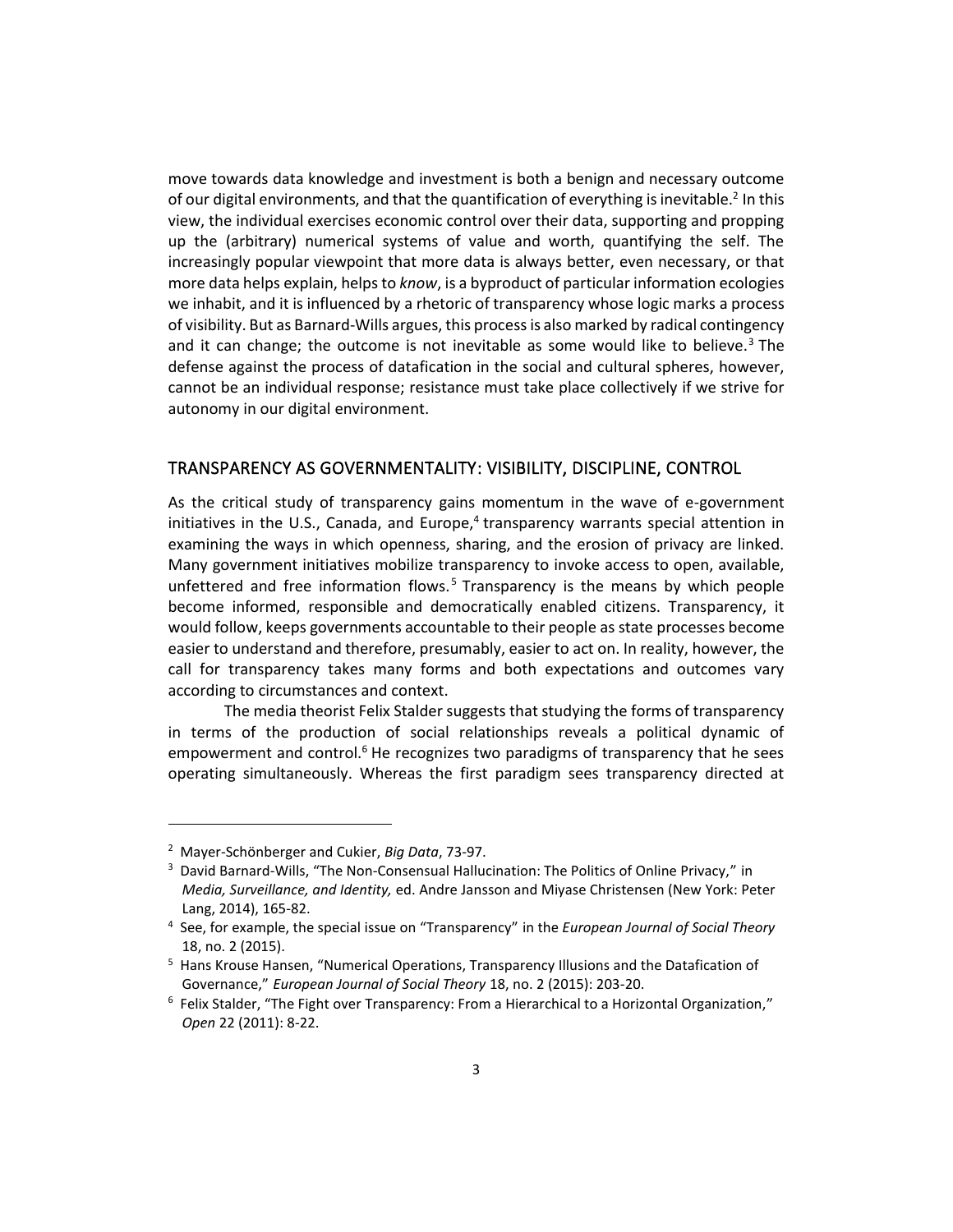government in order to create accountability to the public, there is a second demand for transparency which comes from within neoliberal theory, and has as its goal the reduction of uncertainty. As such, this form of transparency is directed towards market participants whose transactional behavior can be tracked, collected, aggregated, and mobilized to predict future behavior and expectations, with the goal to reduce economic risk in an increasingly unstable and unpredictable global marketplace.<sup>7</sup> Transparency for those in power leads to accountability; for the public, however, it tends to lead to privacy violations, where the reduction of uncertainty requires free and open data flows.

The current and growing obsession with big data analytics, and the enthusiastic adoption of automated services, open social networking and sharing lead to additional, more profound considerations for the state of society, such as the efficacy of online civic engagement and discourse. <sup>8</sup> In open governance transparency (in terms of communication) defines the default relationship between individual and state. Technological tools for transparency, such as online databases of decontextualized government data, promise the speed, immediacy, and availability of information, but not the possibility of a dialogue concerning the information being released. Data alone does not make meaning and is not enough to "inform" citizens. This form of transparency, instead of allowing for the exchange of information, reduces political relations to mere transmission and effects.<sup>9</sup> Data divorced from dialogue becomes the reasoning function of the relationship between the state and the people.

Transparency in the service of reducing uncertainty functions inversely in the relationship between the state and the people. Data gathering and processing, while necessary for the functioning of the bureaucratic state, and commonly accepted as the regular work of governing populations, renders citizens visible in ways beyond the initial "work" that information processing does;  $10$  namely streamlining data-subjects, homogenizing the "other," and storing, aggregating, and linking data fragments that can later masquerade as knowledge*.* And society, it would seem, accepts this without question. Indeed, the so-called "big data revolution," and the hype surrounding it, is

<sup>7</sup> Stalder, "The Fight Over Transparency." See also Mark Andrejevic, "We Are All 'Lab Rats' Online," Interview with PBS. February 18, 2014.

http://www.pbs.org/wgbh/pages/frontline/media/generation-like/mark-andrejevic-we-are-alllab-rats-online/

<sup>&</sup>lt;sup>8</sup> Antoinette Rouvroy, "The End(s) of Critique: Data Behaviourism Versus Due Process," in *Privacy, Due Process and the Computational Turn: The Philosophy of Law Meets the Philosophy of Technology*, ed. Mireille Hildebrandt and Katja de Vries (Abingdon, Oxon: Routledge, 2013): 143-167.

<sup>9</sup> Mark Fenster, "Transparency in Search of a Theory," *European Journal of Social Theory* 18, no. 2 (2015): 154.

<sup>10</sup> Julie Cohen, *Configuring the Networked Self* (New Haven, CT: Yale University Press, 2012). See Chapter 5. See also Rouvroy, "The End(s) of Critique."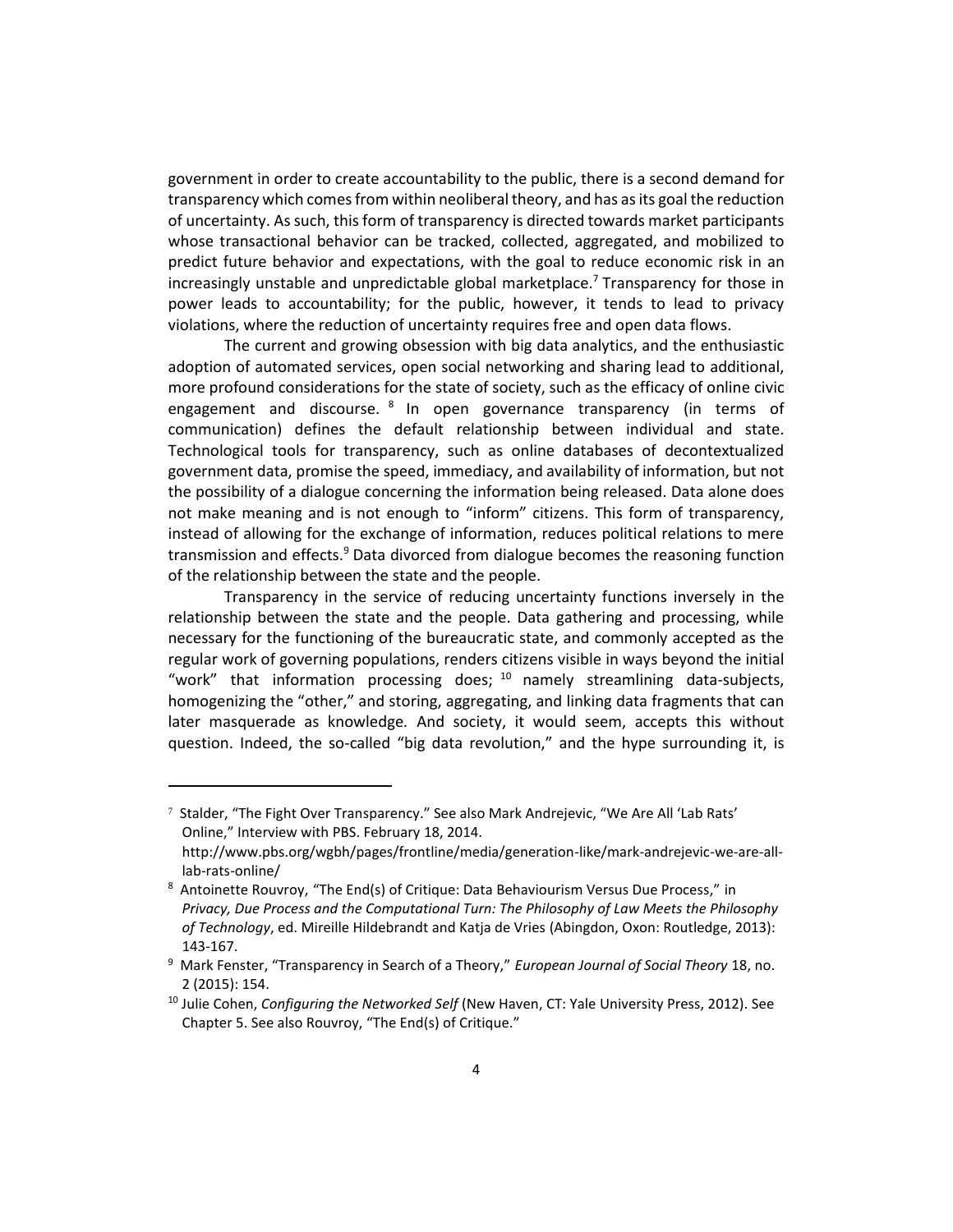testament to a general acceptance and even enthusiastic adoption and perpetuation of data primacy.<sup>11</sup>

One immediate effect of the primacy of data in governing populations is recognizable in the shift from a disciplinary mode of population control based on panoptic visibility to softer, elusive, less visible modes of control. Without superseding discipline<sup>12</sup> (or disciplinary power) the work that big data does is both insidious and coercive, and depends in many ways on the evolution of disciplinary regimes.

Gilles Deleuze, in his short but influential essay of 1982, "Postscript on the Societies of Control," describes the control society as an extension of disciplinary modes of governance; here modulation is one of the salient features of a database-oriented, networked society. Deleuze's critique considers the power relations and affective capacities of ICTs and how they order and control our informational environments and influence our relations. The control society thesis can be understood as a continuum of both disciplinary and modular flows.<sup>13</sup>

Influenced by Deleuze, and following Michel Foucault's study of the ways in which disciplinary power works on the subject, David Savat argues that contemporary modulatory power has grave consequences for personal privacy in service of identity formation.<sup>14</sup> As a product of the control society, the informationalized "subject" is a *de*identification. Datafication is a result of modulatory flows which fragment the individual into code. Savat argues that through simulation, sorting, and sampling, modulatory power functions through the "recognition of patterns," "anticipation of activity," "organization of antithesis," and "programming of code." <sup>15</sup> Where disciplinary power aims at constructing an individual, modular power fractures and splits the individual.<sup>16</sup>

Even though Savat's analysis does not focus on surveillance, it is the *culture* of surveillance, as a mode of real-time transparency, that remains the mechanistic environment of modulation which has serious consequences for the person under the law. From a Deleuzian control perspective, transparency regimes are also surveillance regimes; being reciprocal concepts, transparency and surveillance as regimes, share the goal of visibility. What form visibility takes, however, is determined by the sociotechnical

<sup>11</sup> "[Data] is the oil of the information economy," Mayer-Schönberger and Cukier, *Big Data*, 16.

<sup>&</sup>lt;sup>12</sup> Stephen J. Collier, "Topologies of Power: Foucault's Analysis of Political Government Beyond Governmentality," *Theory, Culture & Society* 26, no. 6 (2009): 78-108.

<sup>13</sup> David Savat, *Uncoding the Digital: Technology, Subjectivity and Action in the Control Society*  (New York: Palgrave Macmillan, 2013).

<sup>14</sup> David Savat, "Deleuze's Objectile: From Discipline to Modulation," in *Deleuze and New Technology*, ed. Mark Poster and David Savat (Edinburgh: Edinburgh University Press, 2009), 45-62.

<sup>15</sup> Savat, *Uncoding the Digital*.

<sup>16</sup> Savat, *Uncoding the Digital*.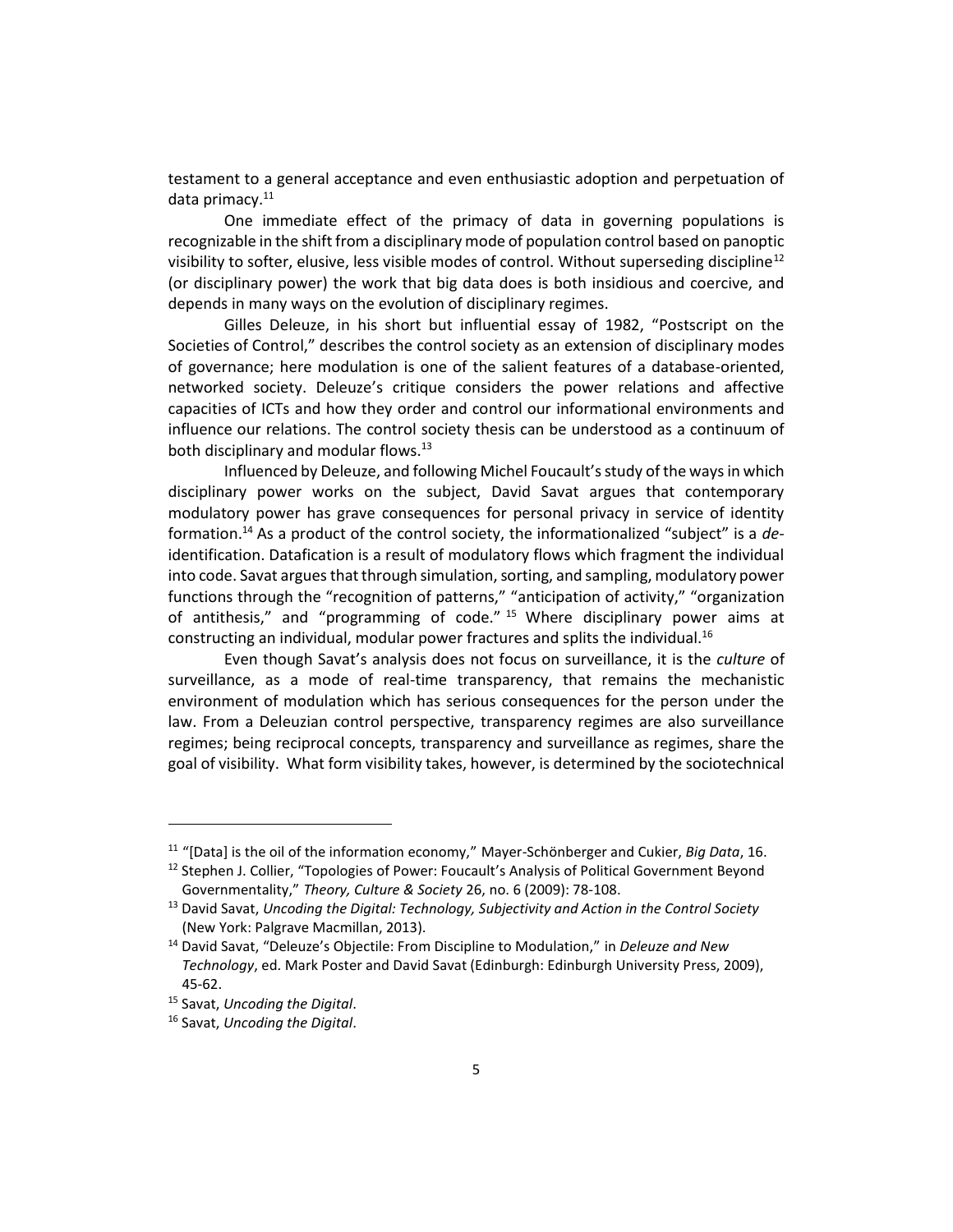relations that determine the context of data disclosure.<sup>17</sup> Modulatory flows can "create" or "predict" certain kinds of subjects for whom it becomes impossible to guarantee minimal rights and autonomy.

Antoinette Rouvroy, in her analysis of the effects of what she calls "algorithmic governmentality," describes the consequences that excessive information processing can have on the autonomy of the person,

Understanding that the target of algorithmic governmentality is the *inactual*, *potential* dimensions of human existence, its dimensions of virtuality, the conditional mode of what people 'could' do, their potency or agency, allows us to understand what is at stake here: a deprivation which does not have as its opposite the possession of oneself.<sup>18</sup>

Targeting one's potential to act is both restrictive and prescriptive. Algorithmic governmentality is thus both disciplinary and modulatory as it plays out in big data projections. It is disciplinary because it restricts present conduct; modulatory because it prescribes the future *conduct of conduct*. <sup>19</sup> These fits and starts of the modulatory mode of power also create an environment or condition of constant interpellation.<sup>20</sup> Calling subjects into *discrete data positions* aids in the increasing decentering of attention at the individual level, while at the algorithmic level these discrete data attention points remain *invisible* to human detection and calculation.<sup>21</sup>

### PRIVACY MODELS

When conceptualizing privacy across disciplines, we see a loose division of theories of privacy into either "rights-based" or "interests-based" approaches.<sup>22</sup> Theorists who model privacy as a right, understand privacy as a form of secrecy (surveillance model). They invoke a traditional mode of privacy as it pertains to the physical body, and in terms

<sup>&</sup>lt;sup>17</sup> Deborah G. Johnson and Kent A. Wayland, "Surveillance and Transparency as Sociotechnical Systems of Accountability," in *Surveillance and Democracy*, ed. Kevin D. Haggerty and Minas Samatas (New York: Routledge-Cavendish, 2010): 19-33.

<sup>18</sup> Rouvroy, "The End(s) of Critique," 159.

<sup>19</sup> See Michel Foucault, "Governmentality," in *The Foucault Effect: Studies in Governmentality,* ed. G. Burchell, C. Gordon, and D. Murphy (Chicago, IL: University of Chicago Press, 1991) 87-104.

<sup>20</sup> Mark Poster, *The Second Media Age* (Cambridge, UK: Polity Press, 1995). See the chapter on "Databases as Discourse, or Electronic Interpellations."

<sup>21</sup> Mark Poster, *The Second Media Age*.

<sup>&</sup>lt;sup>22</sup> Herman T. Tavani, "Philosophical Theories of Privacy: Implications for an Adequate Online Privacy Policy," *Metaphilosophy* 38, no. 1 (2007): 1-22.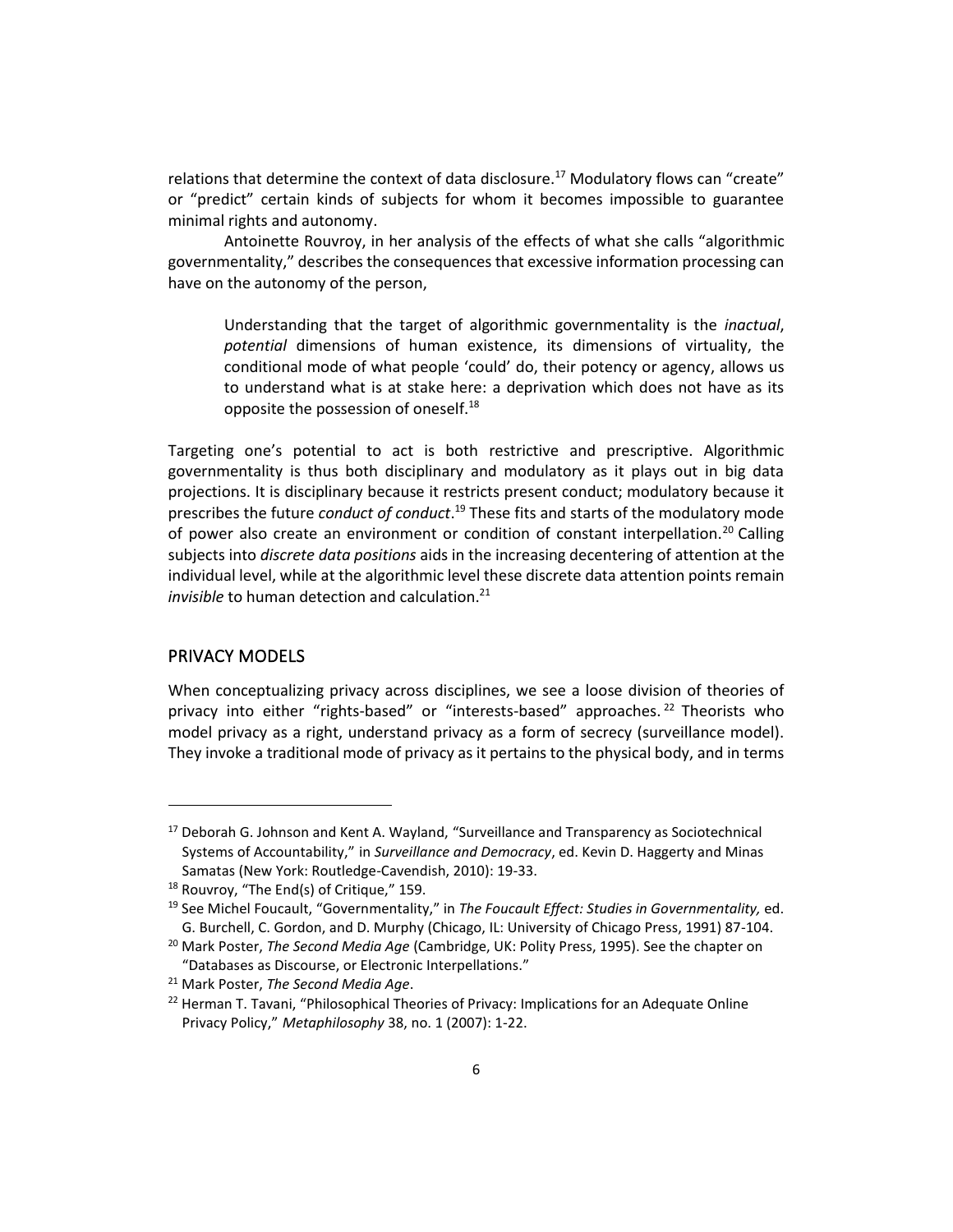of intimacy associated with *confidentiality*. Theorists approaching privacy in terms of interests, understand privacy as a form of control that is often exercised in situations that involve data about a person. This contemporary meaning of privacy as it pertains to individual data protection is associated with *choice* (the capture model).<sup>23</sup> When we understand privacy to be more closely associated with secrecy, we are concerned with passive freedoms; freedom *from* invasion. As a passive measure, privacy is the "right to be left alone."<sup>24</sup> When we understand privacy to be more closely associated with control, we are concerned with active freedoms; freedom *to* choose (who gets access to data about us) and freedom *to* be (who we decide to be as represented by our data). This active measure of privacy entails identity, the "right to *be* oneself."<sup>25</sup> The latter view is prevalent in contemporary informational privacy discourse where personal information is data protected as property.<sup>26</sup> In this article, the term privacy, unless otherwise qualified is understood as *informational* privacy.<sup>27</sup>

Understanding privacy as a mechanism of control has less to do with the idea of access to the physical person (of the body, in public) and more to do with individual data ownership and controlling access to the data. Control in this case has less to do with secrecy and solitude, aspects of a traditional physical approach to privacy, and more to do with transactions. These transactions can be social interactions as in publicity and exposure in social networking or financial transactions in terms of consumer behavior. Though the role of choice is central to an interests-based understanding of privacy, choice becomes a problematic assumption when questions arise around how to define the kinds of information we can control, and how to determine how much control we can have in different environments. These questions, among others, become central to critiques of

<sup>23</sup> Philip Agre, "Surveillance and Capture: Two Models of Privacy," *Information Society* 10, no. 2 (1994), 101-127.

<sup>&</sup>lt;sup>24</sup> This comes to us from the seminal ruling of Warren and Brandeis, "The Right to Privacy," *Harvard Law Review* 193, no. 4 (1890): 193-220.

<sup>25</sup> Luciano Floridi, "Four Challenges for a Theory of Informational Privacy," *Ethics and Information Technology* 8 (2006): 109-19. See also Antoinette Rouvroy and Yves Poullet, "The Right to Informational Self-Determination and the Value of Self-Development: Reassessing the Importance of Privacy for Democracy," in *Reinventing Data Protection?* ed. Poullet Gutwirth, De Hert, de Terwangne and Nouwt (Dordecht: Springer, 2009), 45-76.

<sup>26</sup> Christian Fuchs, "Towards an Alternative Concept of Privacy," *Journal of Information, Communication & Ethics in Society* 9, no. 4 (2011): 220-37; Julie Cohen, *Configuring the Networked Self* (New Haven, CT: Yale University Press, 2012).

<sup>27</sup> Ronald J. Krotoszynski, *Privacy Revisited: A Global Perspective on the Right to Be Forgotten* (London: Oxford University Press, 2016): 48. There are three modes of privacy that are categorized for the purposes of legal and constitutional protection: personal, territorial, and informational.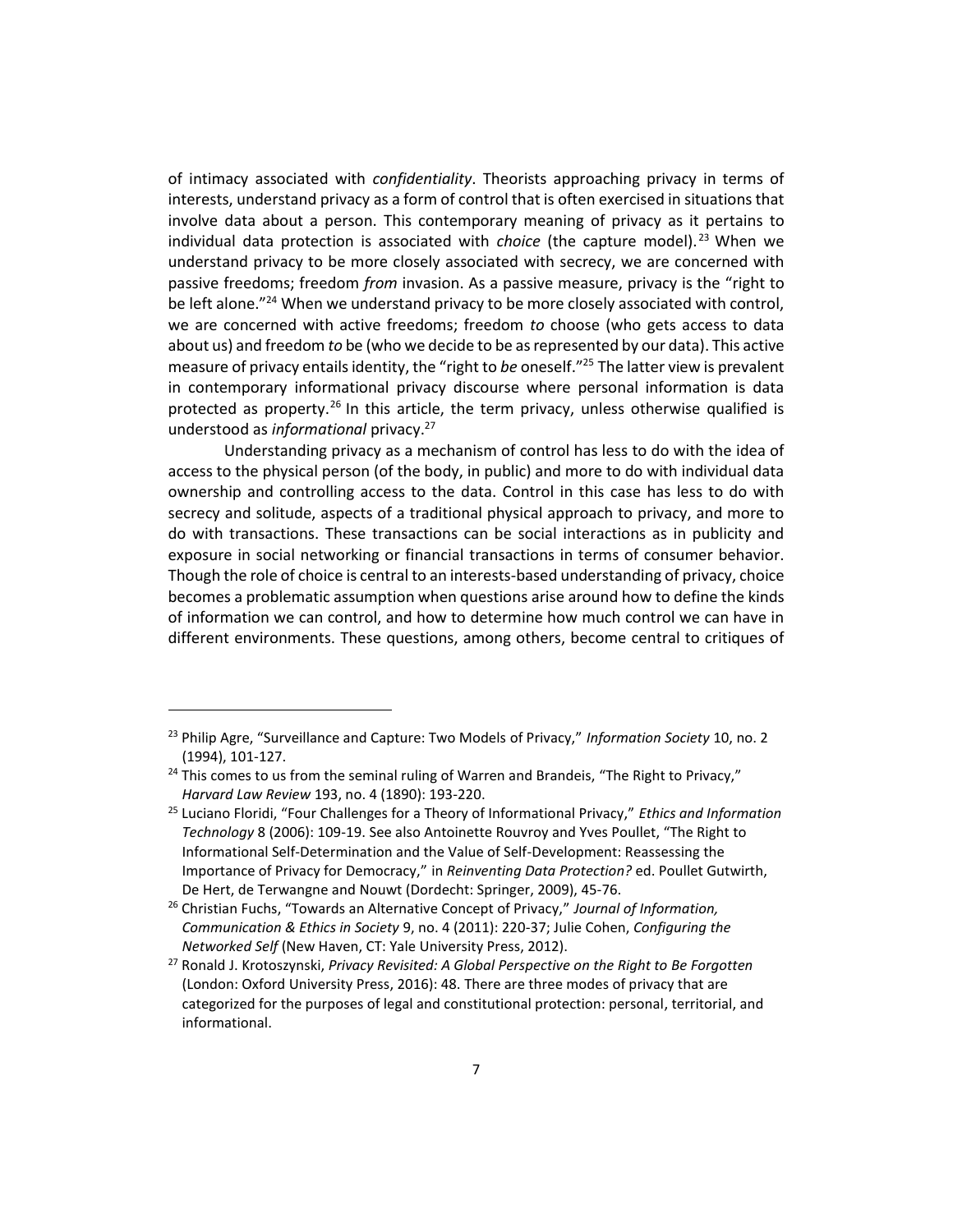privacy.<sup>28</sup> The prevailing view of personal information as property is responsible for the push towards greater data availability and collection, instrumentalized through privacy notices demanding consent.<sup>29</sup>

Privacy notices are generally ineffective in communicating the possible risks to individuals' privacy. A number of experiments conducted by Alessandro Acquisti and his colleagues have brought to light some of the prevailing reasons for the apparent privacy paradox.<sup>30</sup> In terms of decision-making, cognitive biases affect the interpretation and effective understanding of privacy notices and agreements and lead to actions that would otherwise contradict the beliefs or intentions of the participants. Furthermore, "notice and consent" systems are fraught with inconsistencies. Research studies have demonstrated that the system is a poor mechanism of controlled access if the goal is to empower the individual user in his or her decisional framework.<sup>31</sup> Rather, because these systems are incapable of addressing future uses of personal data, they cannot adequately adjust for potential consequences. As Mayer-Schönberger and Cukier argue, when the value of data is more likely in its secondary use and in perpetuity, this ostensible privacy control mechanism is no longer suited to the *potentiality* of data use, ownership, and sharing.<sup>32</sup> And as Solove believes, "consent is virtually meaningless in many contexts. When people give consent, they must often consent to a total surrender of control over their information."<sup>33</sup> In other words, consent equates to a loss of control, the complete inverse of the intended consequences of privacy enhancing policies. The ostensible effect of these types of systems regulating our online informational transactions is the illusion of power or control (we "willingly" agree to the terms of service) while real empowerment is undermined by the nature of the contractual form.

Studying the relationship between consumer attitudes towards privacy and data behavior further reveals a form of responsibilization determining the relationship

<sup>&</sup>lt;sup>28</sup> Tavani, "Philosophical Theories," 7.

<sup>&</sup>lt;sup>29</sup> This process has been accelerated with the European Union's General Data Protection Directive (GDPR) which requires that all websites collecting data or tracking users in the EU display a notice detailing the collection practice and subsequent use of the data. In most cases, if the user does not consent to the practices, there is no moving forward through the site.

<sup>&</sup>lt;sup>30</sup> Allessandro Acquisti, Idris Adjerid, and Laura Brandimarte, "Gone in 15 Seconds: The Limits of Privacy Transparency and Control," *IEEE Security & Privacy* (July/August 2013): 72-74.

 $31$  Solon Barocas and Helen Nissenbaum, "On Notice: The Trouble with Notice and Consent," *Proceedings of the Engaging Data Forum on the Application and Management of Personal Information* (2009). http://www.nyu.edu/projects/nissenbaum/papers/ED\_SII\_On\_Notice.pdf

<sup>32</sup> Mayer-Schönberger and Cukier, *Big Data*.

<sup>&</sup>lt;sup>33</sup> Daniel J. Solove, "Privacy and Power: Computer Databases and Metaphors for Information Privacy," *Stanford Law Review* 53, no. 6 (2001): 1427.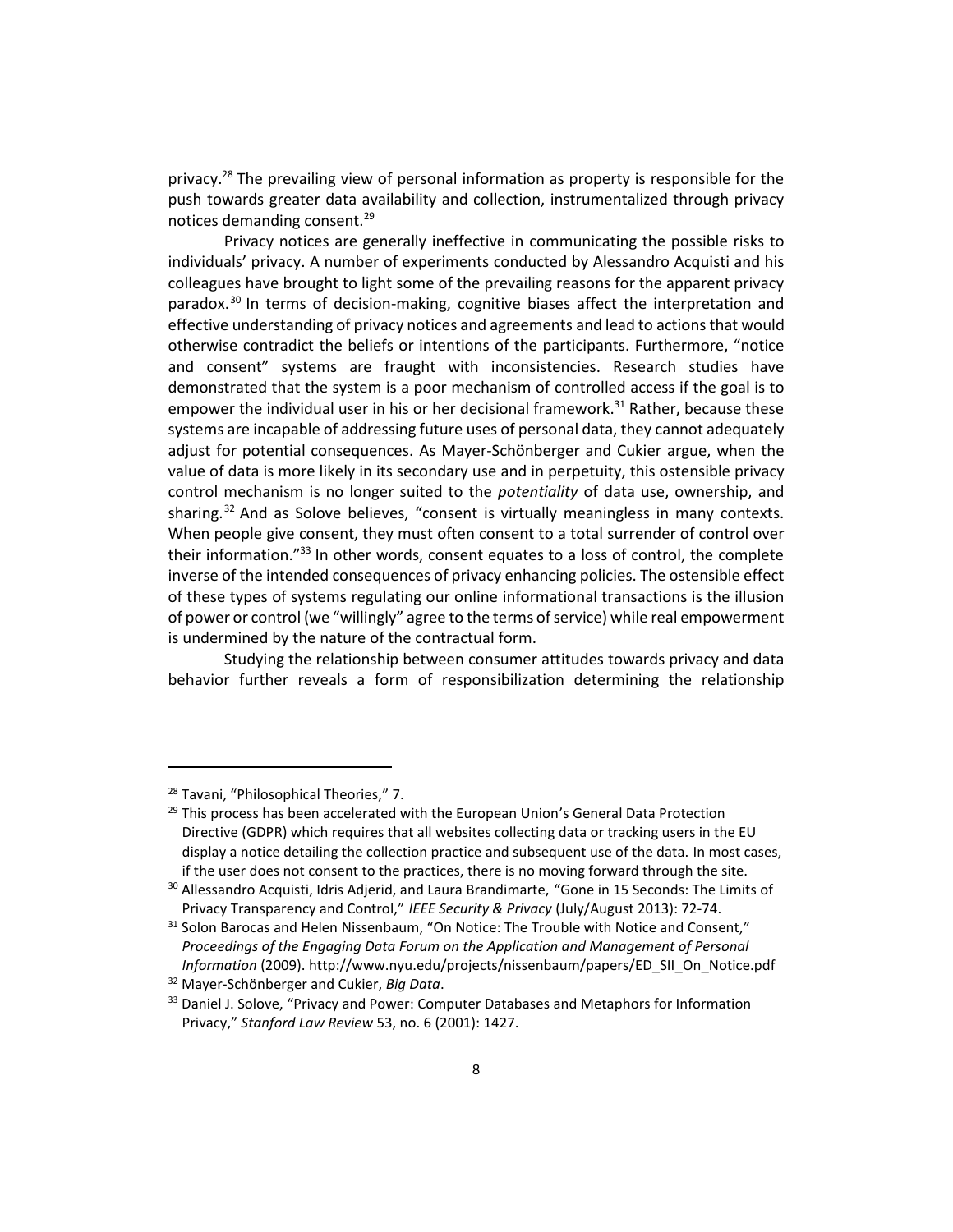between the "data subject" or "data publics" and data disclosure practices.<sup>34</sup> Elements of control, whether illusory or real, fail to account for the dangers and risk of data disclosure which implicitly puts the onus of privacy expectations, protections, and accountability on the individual rather than on the organizations collecting the data.<sup>35</sup> In data gathering, the whole becomes greater than its parts. Information abuses are identifiable and take on greater importance when viewed from a collective perspective. The ownership of personal information and thus the right to control it, as in decide to whom and when one may sell or trade their own information, creates an artificially commodified value for personal information.

Modelling privacy is one way of getting at the discourse of power and issues of control. If privacy functions as a commodity, an interests-based model is responsible for the legislation of privacy as a data-driven positive freedom to control who owns the information and how it is used. In this case, the person trades or sells personal information in order to access a service more efficiently or to gain an advantage otherwise withheld from those who are less willing to sell their data. If privacy functions as a right to be "left alone" (or remain unseen), this leads to a secrecy or rights-based model for legislating privacy as a negative freedom where the burden of proof lies on defining or recognizing "harm."<sup>36</sup> Confidentiality and trust would figure prominently in this approach to privacy. Nevertheless, the above understandings of privacy take the individual as the level of analysis; neither of these regulatory approaches consider the benefits or effects of privacy breaches to society as a whole.

We must recognize the importance of a collective approach to the protection of privacy, instead of focusing on individual interests.<sup>37</sup> This requires us to concern ourselves with blanket data collection and processing to the extent that a breach or invasion constitutes not only a breach of individual privacy, but involves unlimited *other* individuals. Much commercial and publicly available social data collection exists in relation to multiple individuals.<sup>38</sup> In this context, one's privacy control settings do nothing to protect oneself from a friend's or another's more lax or open privacy settings.<sup>39</sup>

It is in this complexity that I would suggest anonymity as the mode of analysis in group information sharing, trust, control, and power relations. Not to replace the concept

<sup>34</sup> Clare Birchall, "'Data.gov-in-a-box': Delimiting Transparency," *European Journal of Social Theory* 18, no. 2 (2015): 190-91.

<sup>&</sup>lt;sup>35</sup> Clare Birchall, "'Data.gov-in-a-box.'"

<sup>&</sup>lt;sup>36</sup> Philip Agre calls these the "surveillance" and "capture" models of privacy.

<sup>37</sup> Cohen, *Configuring*, 8.

<sup>&</sup>lt;sup>38</sup> Social networks such as Facebook are the obvious case in point.

<sup>&</sup>lt;sup>39</sup> David Wills and Stuart Reeves, "Facebook as a Political Weapon: Information in Social Networks," *British Politics* 4, no. 2 (2009): 265-281. See also Felix Stadler, "Autonomy and Control in the Era of Post-Privacy," *Notes & Nodes* (blog), June 14, 2010, http://felix.openflows.com/node/143.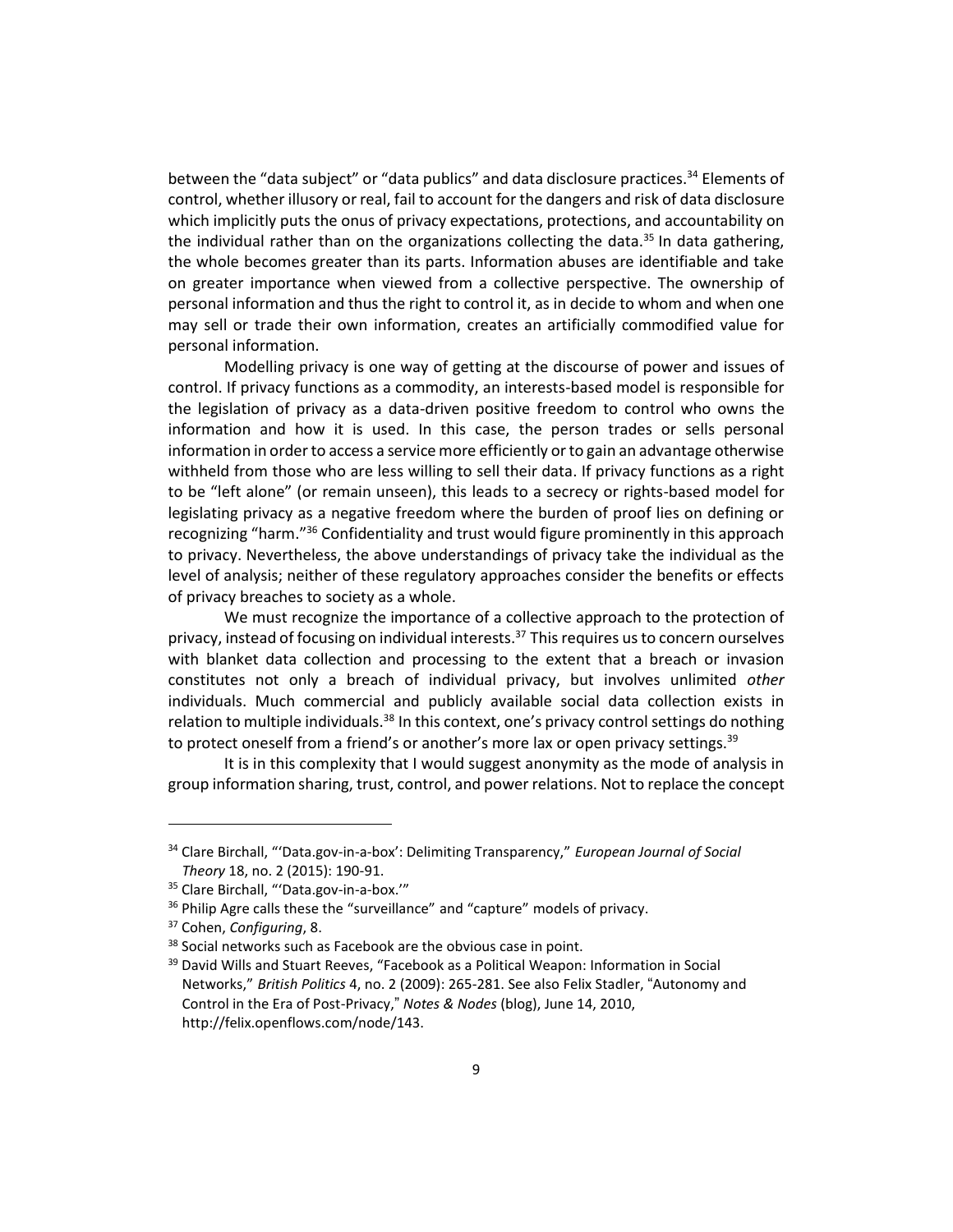of privacy, nor to minimize the work that privacy advocacy does, but to reorient and shift the emphasis from the individual to the collective by focusing on the relational aspects of anonymity in order to demonstrate how personal data control is illusory, and to trouble the belief that privacy protection can control the flow of information.

## PHILOSOPHY OF ANONYMITY

Anonymity is generally understood on a spectrum of controlled visibility from one end of identifiability to the other end of unknowability. Although in common parlance, anonymity closely aligns with secrecy and privacy, $40$  anonymity can be understood as a means of undermining the transparency imperative more effectively when exercised and mobilized collectively. Anonymity is a tool of resistance to visibility and trackability, without compromising participatory communication, because it can allow for a form of presence that may be seen but not datafied. As such, anonymity is politicized because it reverses data responsibilization by deliberately denying the preemptive expectation to *share* (here as an active role) data. Anonymity plays a subtle but differentiating role in the struggle for privacy against data mining and tracking. Anonymity abides by the dictum "information wants to be free," by respecting access *and* rejecting the information market; through practices of anonymity, the tension between making information available and protecting one's privacy is alleviated and the incentive to commodify personal information is reduced, if not wholly eliminated.

Data exists. As soon as we do anything digitally, we generate data. These data traces we generate can be intentional or unintentional. They can be personally identifiable or anonymous. However, we can approach this anonymity in various ways. It is useful to consider anonymous practices in terms of the relations established between bodies and machines. Anonymity can mean nonidentifiability, approached as the "noncoordinatability of traits," $41$  untraceability, $42$  or unreachability. $43$  Depending on the approach, civil liberties can be impacted in different ways.

<sup>40</sup> Julie Ponesse, "Navigating the Unknown: Towards a Positive Conception of Anonymity," *The Southern Journal of Philosophy* 51, no. 3 (2013): 324.

<sup>41</sup> Kathleen A. Wallace, "Anonymity," *Ethics and Information Technology* 1 (1999): 23-35.

<sup>42</sup> Michael A. Froomkin, "Anonymity in the Balance," in *Digital Anonymity and the Law: Tensions and Dimensions,* ed. C. Nicoll, J.E.J. Prins, and M.J.M. van Dellen (The Hague: T.M.C. Asser Press, 2003).

<sup>43</sup> Helen Nissenbaum, "The Meaning of Anonymity in an Information Age," *The Information Society* 15, no. 2 (1999): 141-144.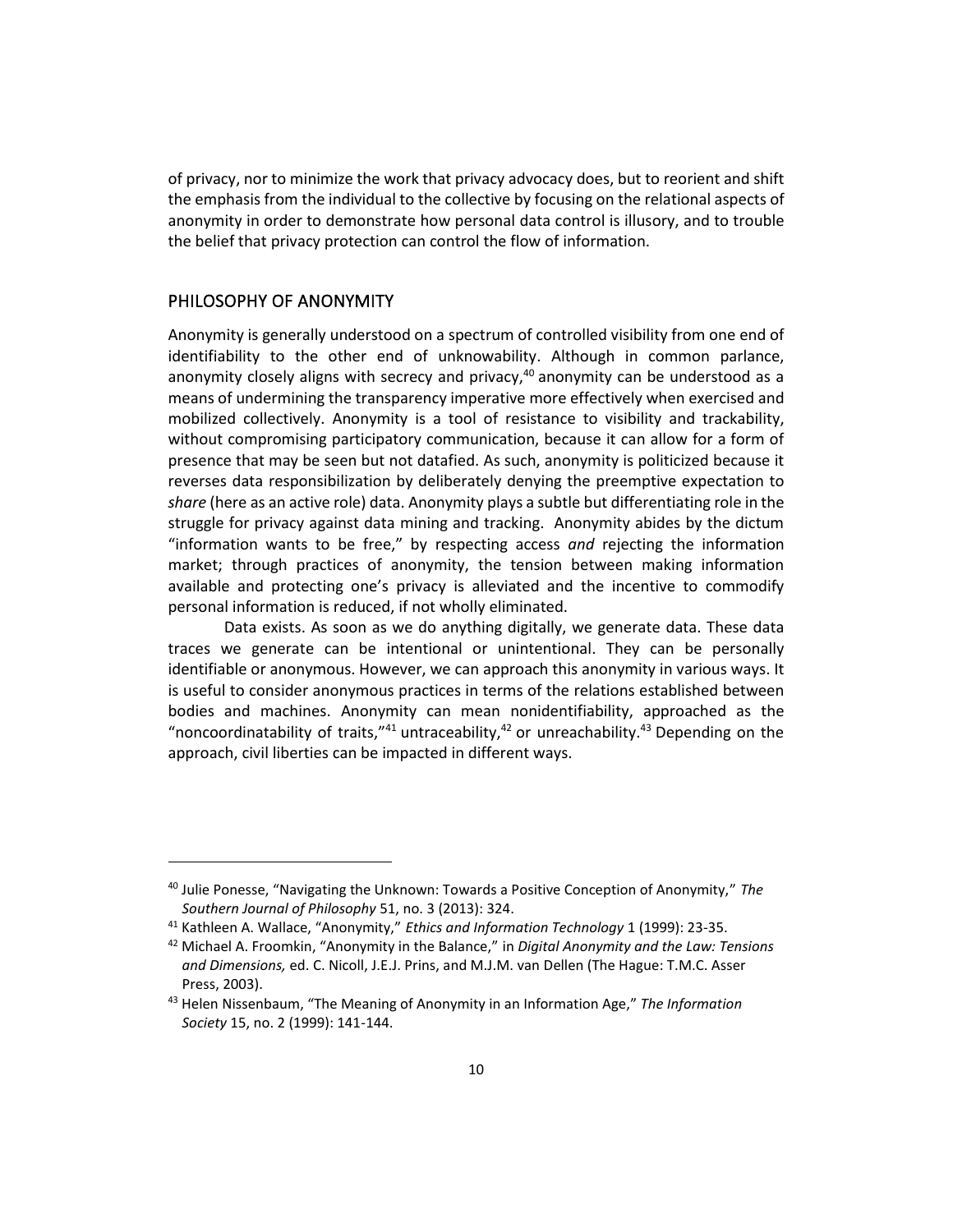Anonymity is variously associated with privacy as its enabler<sup>44</sup> or as its nemesis,  $45$ but often the two are conceived of in synonymous ways. In some cases, when the discourse surrounds freedom of speech and liberties online, they are used interchangeably. Anonymity can either be understood as a means of enabling privacy or as a means of undermining it; the former if anonymity is mobilized in a technological form, and the latter if privacy is understood in its ontological sense as identity.<sup>46</sup>

But anonymity is not equal to privacy. While privacy is about connections and the rules of conduct that oversee those connections, anonymity is about disconnecting. $47$ According to Julie Ponesse, anonymity does not require complete unknowability, but only levels of dissociation. It is dissociability that Ponesse argues defines anonymity relations. She suggests, "What distinguishes anonymity relations from privacy relations, therefore, is a difference in *the way* information about a person fails to be known." <sup>48</sup> Thus, anonymity can regulate the circulation of information in a digital environment despite control (or consent) mechanisms that are put into place by contractual privacy agreements.

The economics of privacy demonstrate that interests and rewards are enough to ensure that people give up their data. From this starting point, anonymizing technologies such as Tor, Tails, and Signal<sup>49</sup> would interfere with the prevailing economic logic. They take as their conceptual starting point that data *need not* be tracked and collected,<sup>50</sup> and the continuing debates surrounding the efficacy of their design and the social value of their use is a smoke screen intended to distract away from the real threat to information stake-holders and those who would stand to benefit financially from the absence of these technologies. Nevertheless, the recent rising popularity of anonymizing technologies

<sup>44</sup> Robert Bodle, "The Ethics of Online Anonymity or Zuckerberg vs. 'Moot','' *ACM SIGCAS Computers and Society* 43, no. 1 (2013): 22-35. See also Ian Kerr and Jennifer Barrigar, "Privacy, Identity, Anonymity," in *Routledge Handbook of Surveillance Studies*, ed. Kirstie Ball, Kevin D. Haggerty, and David Lyon (London; New York: Routledge, 2012), 386-94.

<sup>45</sup> Anonymity must be separated from privacy in this case if privacy is the right to *be* as Floridi argues, for example.

<sup>46</sup> Floridi, "Four Challenges."

<sup>47</sup> Ponesse, "Navigating the Unknown."

<sup>48</sup> Ponesse, "Navigating the Unknown," 330.

<sup>49</sup> The Tor Project: https://www.torproject.org/; Tails: https://tails.boum.org/; Signal: https://signal.org/.

<sup>50</sup> Herbert Burkert, "Privacy-Enhancing Technologies: Typology, Critique, Vision," in *Technology and Privacy: The New Landscape*, ed. Philip Agre and Marc Rotenberg (Cambridge, MA: MIT Press, 1997), 125-142.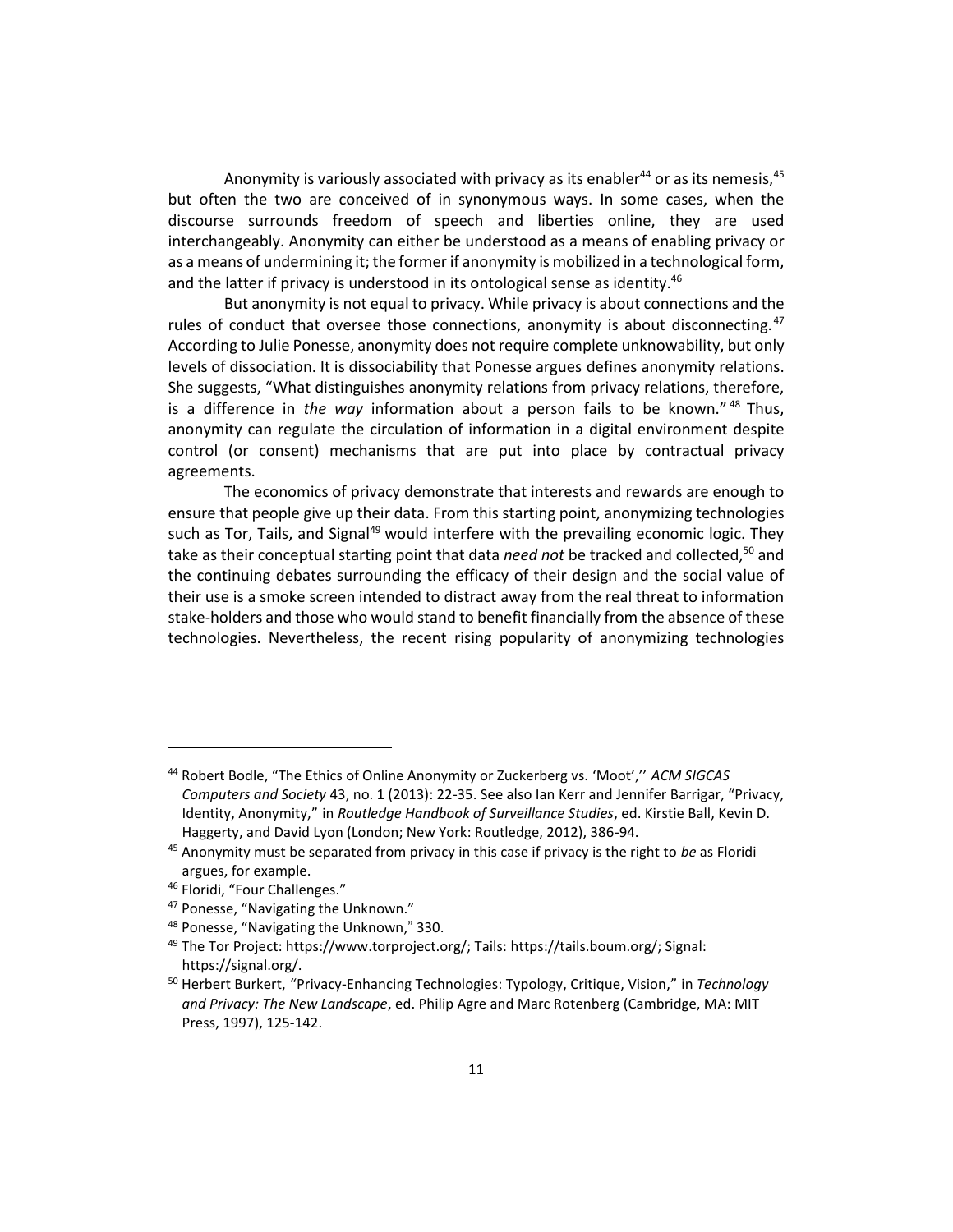indicates that there is a changing cultural perception of anonymity online, and that it has become an aspect of online communication that is worth fighting to keep.<sup>51</sup>

However, the point to stress here is that there are dangers to normalizing the idea that personal data is a commodity, and a continued focus on privacy as a means of controlling access to personal data does very little in addressing the collective concerns of data disclosure. Practicing anonymity even on an individual basis addresses these concerns more generally and thus works towards a collective solution.

In summary, the access and control approach in informational privacy discourse is a common, but insufficient strategy to respond to the state of personal data collection and use today. The access-and-control approach begins with the assumption that there is information about us always already circulating with or without our consent or awareness, and that as consumers we should be able to control who accesses it and under what conditions. If, however, we want to critique the mechanisms of information circulation online we have to begin with the opposite assumption, the unavailability of personal information, and reconsider how the value of privacy can be seen as a public good for which we can be collectively responsible.<sup>52</sup> With few exceptions, questioning the necessity of personal data collection as an inevitability itself is rare within the literature; the initial collection of data, and the assumption to default tracking and recording of online movement and behavior seems not to be challenged by many privacy advocates. $53$ 

#### ANONYMITY AND LAW

In the early days of the Internet, anonymity was hard-wired into the network architecture and protocols.<sup>54</sup> By the end of the twentieth century, growing market pressures to identify Internet users in order to target them with advertising created an environment whereby anonymous participation was no longer acceptable in an economic framework.

<sup>&</sup>lt;sup>51</sup> Angus Bancroft and Peter Scott Reid, "Challenging the Techno-Politics of Anonymity: The Case of Cryptomarket Users," *Information, Communication & Society* 20, no. 4 (2017): 497-512.

 $52$  Zbigniew Kwecka, William Buchanan, Burkhard Schafer, and Judith Rauhofer, "'I Am Spartacus': Privacy Enhancing Technologies, Collaborative Obfuscation and Privacy as A Public Good," *Artificial Intelligence Law* 22 (2014): 113-139.

<sup>53</sup> As long as Policies and Terms and Conditions are present and intact. Some exceptions to this trend can be found in Daniel J. Solove, "'I've Got Nothing to Hide' and Other Misunderstandings of Privacy," *San Diego Law Review* 44, no. 4 (2007): 745-72. See also: Priscilla M. Regan, *Legislating Privacy: Technology, Social Values, and Public Policy* (Chapel Hill, NC: The University of North Carolina Press, 2009) and Paul M. Schwartz, "Beyond Lessig's Code for Internet Privacy: Cyberspace Filters, Privacy-Control, and Fair Information Practices," *Wisconsin Law Review* 743 (2000): 744–788.

<sup>&</sup>lt;sup>54</sup> Cole Stryker, *Hacking the Future: Privacy, Identity, and Anonymity on the Web (New York,* London: Overlook Duckworth, 2012).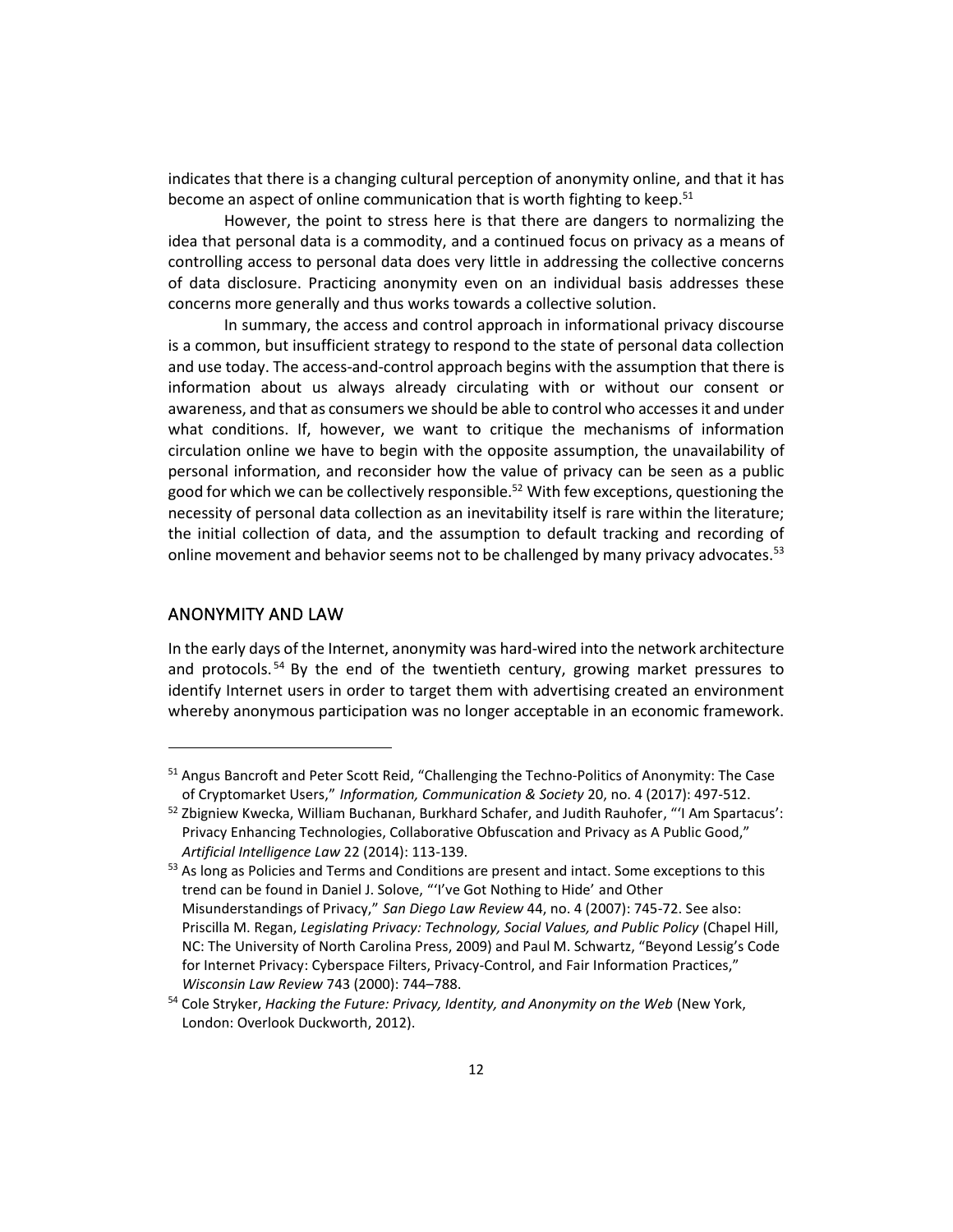Therefore, anonymity became more closely associated with deviance, and came to represent the harmful elements of the Internet in the form of the Dark Web.<sup>55</sup> The shift in associating anonymity with criminality, rather than with Internet freedoms, both in design and in execution, has served to marginalize anonymous technologies and obscure the positive aspects of anonymity previously associated with free speech. Today, however, anonymity is quickly becoming more and more difficult, if not impossible, for pretty much everyone. The reasons for this are social, economic, and political.

In a social context, a compulsion to interact is altering subjectivity. Constant participation on social platforms begins to replace more introspective and self-reflexive methods of identity creation. Felix Stalder argues that the postmodern subjectivity is based on interaction instead of introspection. In his interpretation, privacy entails a form of disconnection in a context in which "sociability is tenuous and needs to be actively maintained all of the time."<sup>56</sup> In my view, this kind of sociability sounds more like a threat than a promise. Though Stalder's analysis is convincing and sound, his conclusion lacks a critical understanding of sociality as something more than just the default of our technological communicative capacities. In his view, privacy reduces to non-participation which then signals disconnection, isolation, and loneliness; even worse, irrelevance. This is not the first time we have been warned of the "danger" of disconnecting.<sup>57</sup> Threats of becoming untethered from the network demonstrate exactly the rhetoric of both markets and states whose interests remain dependent on the connectivity of subjectivities whose continued belief, or acceptance that participation determines identity animates the control society thesis.

In terms of economics, anonymity gets in the way of profit. The move towards Persistent User Identities (PUIs), spearheaded by Google and Facebook, is indicative of the progressive and aggressive demand for continuous uninterrupted data flows as a means of generating revenue. The "identity" which follows you online (your "data double") and which connects your various browsing sessions and access accounts, stands in for all of your behavior and activities online. Naming and persistent identities online translate into great financial gain through personalization and target marketing, loyalty

<sup>&</sup>lt;sup>55</sup> Eric Jardine, "The Dark Web Dilemma: Tor, Anonymity, and Online Policing," Global Commission on Internet Governance Paper Series (Waterloo, Canada and London, UK: CIGI and Chatham House, September 2015).

<sup>56</sup> Felix Stadler, "Autonomy and Control in the Era of Post-Privacy," *Notes & Nodes* (blog), June 14, 2010, http://felix.openflows.com/node/143.

<sup>&</sup>lt;sup>57</sup> Laura Portwood-Stacer, "Media Refusal and Conspicuous Non-Consumption: The Performative and Political Dimensions of Facebook Abstention," *New Media & Society* 15, no. 7 (2012): 1041-1057.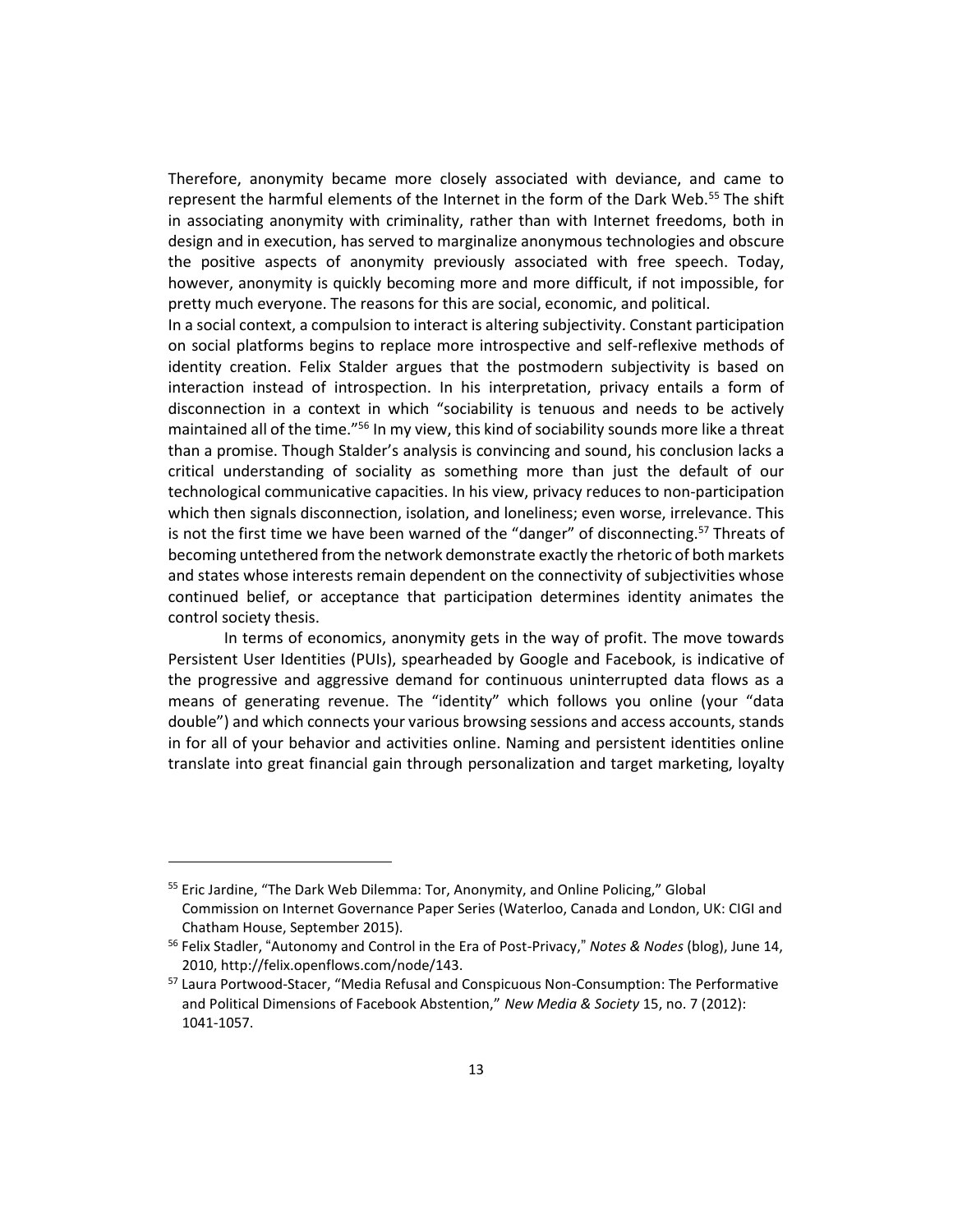accounts, and user product reviews. "Synergistic technologies" make online and offline links for tracking by both government and the private sector. $58$ 

Seen through the lens of cyber-security, anonymity does not fare well. The political argument here is in order to keep a country's information infrastructure safe, there must be total control over access points and communications. What the Snowden files revealed was not only the general security in place to safeguard against the threats of terrorist activities, but also the indiscriminate tracking and capture of swaths of citizen data without warrant or other legal sanctions.<sup>59</sup> The discourse of security makes it dangerous to pursue anonymity as all levels of the law work towards identifying and profiling individuals in a preemptive strategy to secure future data requirements. Connected to market-based incentives, identification and profiling not only makes money, but ostensibly increases the feeling of security. In Canada, though there is no equivalent blanket provision for government eavesdropping, there are growing concerns with cross-border information sharing, and data legislation is slow in progressing beyond market-centered contract-law.<sup>60</sup>

Transactional data accounts for most of the relational transactions online between consumer and organization. Indeed, it would not be a difficult argument to mount that any information exchanged for service involves a transactional expectation. Because of this, much privacy legislation is geared towards business and consumer relations. In Canada, transactional data are covered by PIPEDA, and in Europe under the General Data Protection Regulation (GDPR).<sup>61</sup> That it involves in many cases, egregious amounts of information extraction completely unnecessary to the validity and verity of the transaction at hand, is rarely analyzed or challenged.

Definitionally, anonymity and privacy are complementary concepts. However, in terms of information policy, the two concepts function very differently. Privacy legislation in Canada and in the United States in particular, has been slow to adapt to the increase in data collection, processing, storage, and sharing.<sup>62</sup> In some cases, as in the European response, modified policies have been enacted to deal with personal information, data directives and protections in an attempt to legislate the use of information after it has

<sup>58</sup> Michael A. Froomkin, "From Anonymity to Identification," *Journal of Self-Regulation and Regulation* 1 (2015): 120-138.

<sup>59</sup> Via the U.S Patriot Act (2001).

 $<sup>60</sup>$  In Canada, Bill C-51, The Anti-terrorism Act (2015) was superseded by Bill C-59 The Canadian</sup> National Security Act with some of the more privacy-reducing clauses amended. See Michael Geist's critique online, http://www.michaelgeist.ca/2017/06/billc59/.

<sup>&</sup>lt;sup>61</sup> See also https://epic.org/ for the United States. For Europe, https://www.eugdpr.org/; The GDPR became law in 2016, but only just came into effect in May 2018.

<sup>62</sup> Dörr, Dieter and Russell L. Weaver, eds. *The Right to Privacy in the Light of Media Convergence: Perspectives from Three Continents* (Berlin and Boston, MA: DeGruyter, 2012), 1- 30.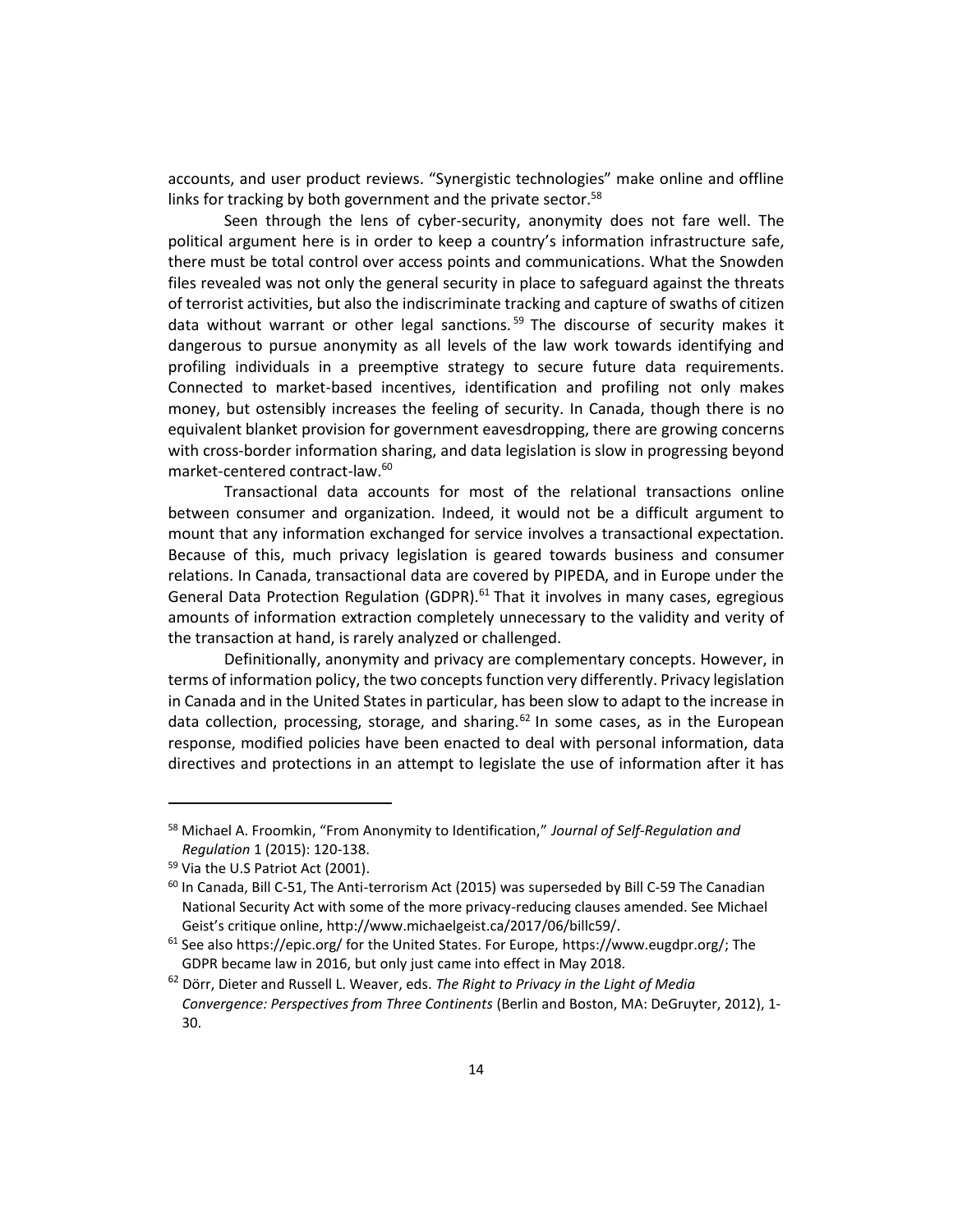already been collected. So it is data protection legislation in Europe which governs personal data use and storage, though it does not address the context surrounding the appropriateness of data collection to begin with. $^{63}$  In Canada, while PIPEDA and the Privacy Act cover different modes of data and information use, they do not address or question the presumption of initial data collection itself.<sup>64</sup>

In the United States, anonymity is generally dealt with under the existing privacy legislation which is determined under the First Amendment and the Fourth Amendment.<sup>65</sup> In Canada, there is no general right to anonymity,<sup>66</sup> though the Supreme Court of Canada has recognized the importance of anonymity as a manifestation of informational privacy especially as it relates to online activity.<sup>67</sup> In the European Union, privacy and data protection rights are covered under the European Convention of Human Rights and the Charter of Fundamental Rights of the European Union.<sup>68</sup> Importantly, in 2006 the European Union instituted the "right to be forgotten" which gives citizens the ability to contest the existence of information about themselves and demand the removal and deletion of pictures, videos, and other information from the Web so that search engines will no longer be able to find it. $69$ 

http://www.informationshield.com/usprivacylaws.html; In Canada: "Office of the Privacy Commissioner of Canada" http://www.priv.gc.ca

 $63$  Antoinette Rouvroy and Yves Poullet, "The Right to Informational Self-Determination and the Value of Self-Development: Reassessing the Importance of Privacy for Democracy," in *Reinventing Data Protection?* eds. Poullet Gutwirth, De Hert, de Terwangne and Nouwt (Dordecht, Netherlands: Springer, 2009), 45-76. The GDPR does now include some regulation concerning "data minimization" outlined in Article 23.

 $64$  European Commission data protection reform: "The objective of this new set of rules is to give citizens back control over of their personal data, and to simplify the regulatory environment for business. The data protection reform is a key enabler of the Digital Single Market which the Commission has prioritised. The reform will allow European citizens and businesses to fully benefit from the digital economy." (http://ec.europa.eu/justice/dataprotection/index\_en.htm); In the United States:

<sup>&</sup>lt;sup>65</sup> Anita L. Allen, "First Amendment Privacy and the Battle for Progressively Liberal Social Change," *University of Pennsylvania Journal of Constitutional Law*, Symposium: Privacy Jurisprudence as an Instrument of Social Change, 14, no. 4 (March 2012): 885–927.

<sup>66</sup> Carole Lucock and Katie Black, "Anonymity and the Law in Canada," in *Lessons from the Identity Trail: Anonymity, Privacy, and Identity in a Networked Society*, ed. Ian Kerr, Carole Lucock, and Valerie Steeves (Oxford, UK: Oxford University Press, 2009), 465-484.

<sup>67</sup> See Krotoszynski, *Privacy Revisited*, on page 41 referring to the 2012 case of *R. v. Spencer.*

 $68$  Antoinette Rouvroy, "Privacy, Data Protection, and the Unprecedented Challenges of Ambient Intelligence," *Studies in Ethics, Law, and Technology* 2, no. 1 (2008): Article 3.

<sup>69</sup> Rolf Weber, "The Right to Be Forgotten: More Than a Pandora's Box?" *Journal of Intellectual Property, Information Technology and E-Commerce Law* 2 (2011): 120-130. See also David Lindsay, "The 'Right to be Forgotten' in European Data Protection Law," in *Emerging*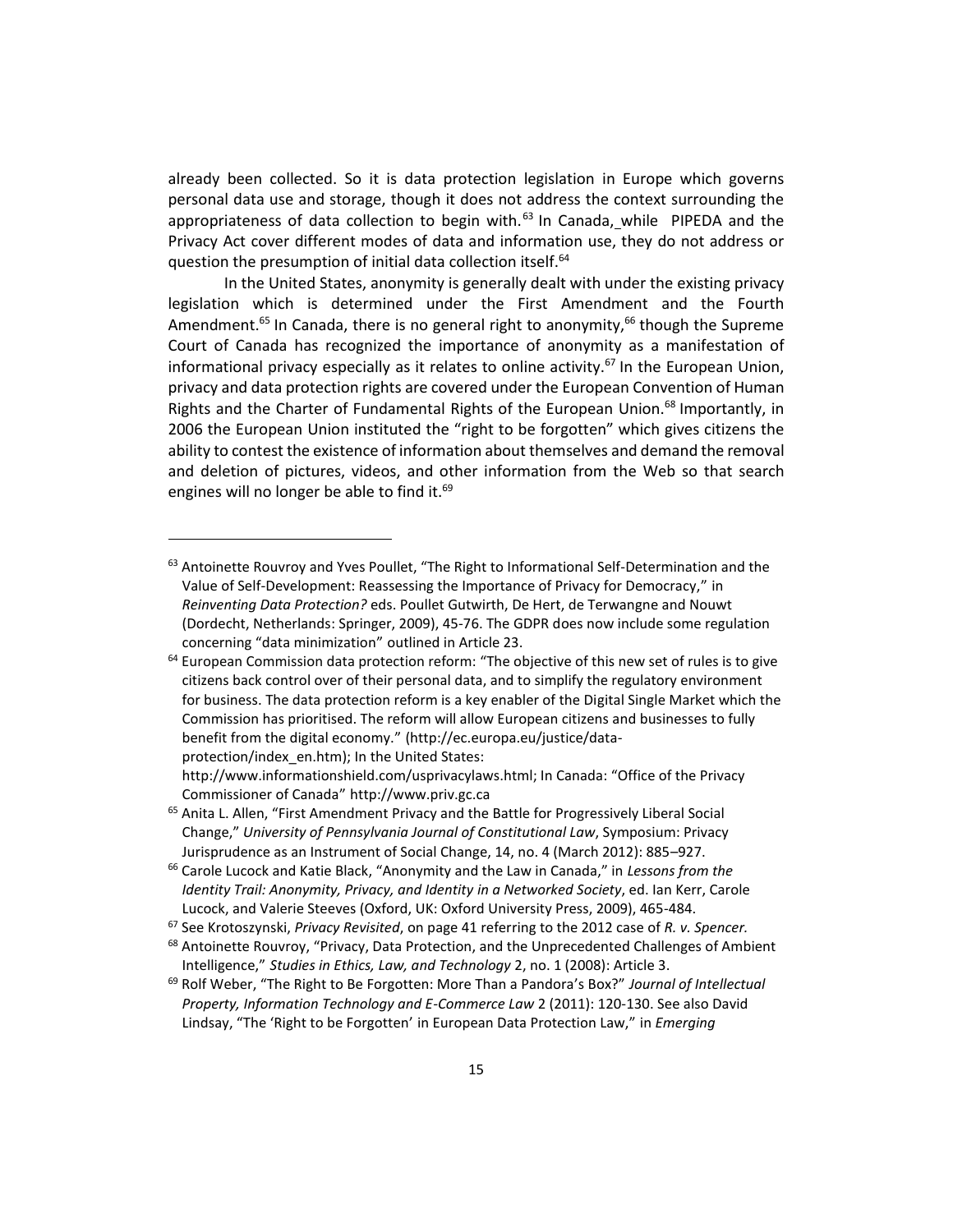## PRIVACY VERSUS ANONYMITY

My contention in this article has been that neither privacy notices nor data-protection legislation alone adequately address the impelling forces at work in the system of data collection, processing, storage and reuse. Beyond policy, privacy and anonymity, when considered from sociological and cultural perspectives, are represented differently dependent on the context. The choice to reveal or to conceal personal information sometimes is a false choice. If the choice is not to reveal, and not to share, that is, if the preference is to withhold requested information, this may result in a block to services that would otherwise be construed as "free." To *choose* to reveal information under these circumstances amounts to a kind of "illusion of voluntariness."<sup>70</sup>

The main difference between privacy and anonymity is this: Privacy presumes an element of secrecy; Anonymity does not. This might not be immediately obvious, but let me attempt an explanation by way of example. X's communication in order to be private must be altered in such a way that something is withheld, most often a name or ID that would otherwise link that communication back to something or someone in real life. This communication is not meant for everyone. It is not meant to be "public" or publicized. A private communication implies trust, secrecy, and control (as confidentiality). X's communication in order to be anonymous does not presume any of the above (agentenhancing) requirements. For example, to be anonymous, X does not necessarily *withhold* anything. Rather, there is an absence of something active around X's communication (ie: there are no identifying trackers, monitors, or surveillors, beacons, cookies, etc.) Without an ecosystem of watchability and trackability, we find ourselves back in the early days of the Internet.

Anonymous practices are dangerous to those in power. They are threatening to the state because they undermine the state's ability to control its population. They are threatening to law enforcement because they impede their ability to manage risk and criminality. Anonymous technologies may impede policing's ability to recognize and name potential criminals; to categorize and control minority populations such as the poor, and the deviants, the ones who find themselves on the fringes of the information marketplace. Conceptually, anonymity extends the privilege of invisibility beyond the domain of the elite and the powerful by democratizing identity protections. But anonymity adds additional measures of freedom; the freedom of mobility, of speech, of association––basic liberties that Western democracies profess to make available to all.

*Challenges in Privacy Law: Comparative Perspectives,* eds. Normann Witzleb, David Lindsay, Moira Paterson, and Sharon (Cambridge, UK: Cambridge University Press, 2014), 290-337. The EU's expanded GDPR has this now firmly entrenched in its legislation.

 $^{70}$  Simon Davies, "Re-Engineering the Right to Privacy: How Privacy Has Been Transformed from a Right to a Commodity," in *Technology and Privacy: The New Landscape,* eds. Philip E. Agre and Marc Rotenberg (Cambridge, MA: MIT Press, 1997), 143-165.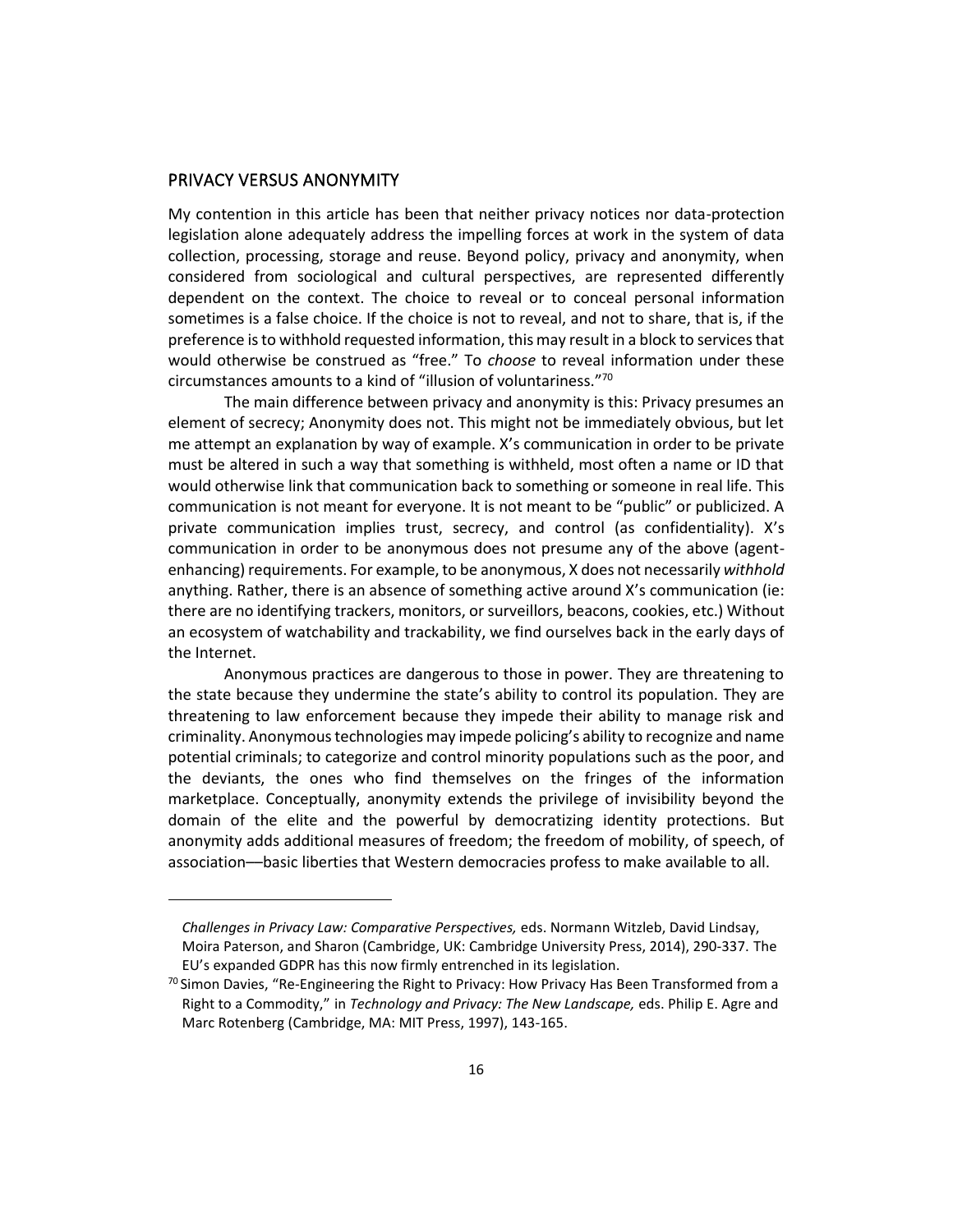Opting for anonymity means understanding what visibility can and cannot accomplish. This involves accepting that some contexts make us data vulnerable and some contexts make us data powerful,  $71$  but what determines these contexts are frequently beyond the scope of individual users' ability to identify.

### SUMMARY

In this section, I summarize the discussion above by highlighting two considerations that arise from the privacy defense which ultimately prove to be ineffective in responding to surveillance culture. The first consideration has to do with the conflation of privacy with data protection, the second has to do with the dependence on notice and consent to resist datafication practices.

#### 1) Privacy is not the same as data-protection

Despite the fact that many privacy theorists tend to conceptualize informational privacy in terms of data protection, the two need to be kept discrete if we are to envision a revaluation of privacy in the networked age.<sup>72</sup> Informational privacy, as we have understood it thus far in the digital age *already* entails giving up control of your personal information, whether it is through voluntary institutional trust relationships, or as commodified transactions.

Traditionally, privacy has been understood as harm reduction and, therefore, defined in terms of negative freedoms (to be left alone). Before the extension of ICTs into every facet of our daily lives, there was no universal access that was generally assumed through the use of our technologies. Surveillance technologies both enable access to services and communication networks, and disable or block access to users from outside visibility. Anonymous technologies do not presume, or give the illusion, that your personal information is *not there*. What they do is make it very difficult or impossible to identify or trace you. This may be the best means of resistance unless we collectively decide to actively *stop* collecting and storing data. But as we understand in the era of Big Data, this seems to be precisely what has captured the attention of both government and the private sector. It seems an impossible request.

<sup>71</sup> Helen Nissenbaum, *Privacy in Context: Technology, Policy, and the Integrity of Social Life* (Stanford, CA: Stanford Law Books, 2009). See also Robert Bodle, "Regimes of Sharing: Open APIs, Interoperability, and Facebook," *Information, Communication & Society* 14, no. 3 (2011): 320-337.

 $72$  Raphaël Gellert and Serge Gutwirth, "Beyond Accountability, the Return to Privacy?" in *Managing Privacy through Accountability*, ed. Daniel Guagnin et al. (London, UK: Palgrave Macmillan UK, 2012), 261–283, https://doi.org/10.1057/9781137032225\_13. See also Rouvroy and Poullet, "The Right to Informational Self-Determination."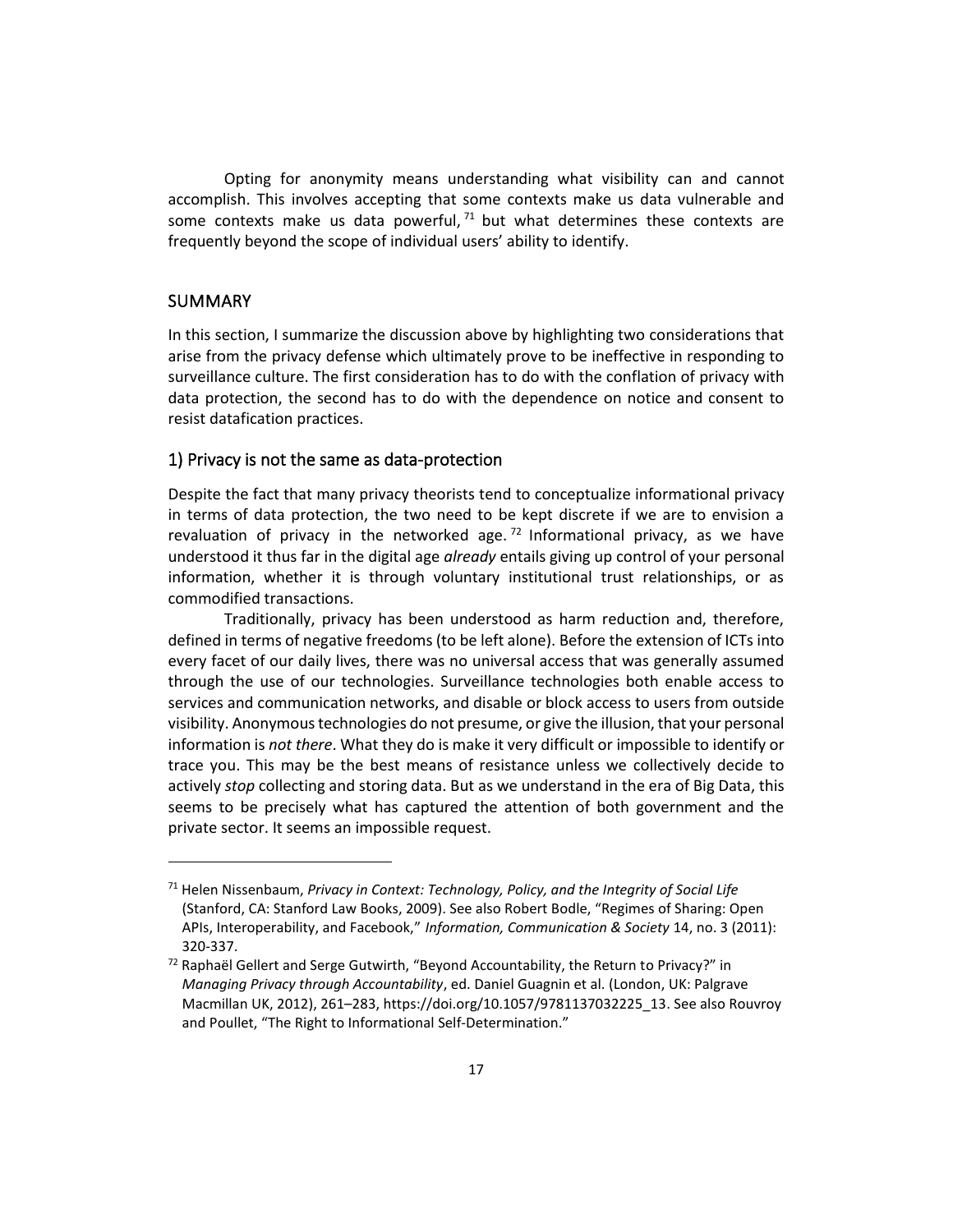### 2) Privacy cannot be a control technology

In our constant interactions online, consent cannot be said to be truly freely given as a consequence of choice. Despite what many privacy advocates argue, control does not describe the relationship that we have with data. Data is produced, generated (leaves traces), mixed, and mobile; wherever we are, wherever we go, we leave digital traces. Data is the offspring of our relationship with digital technologies. It is not our property, and we do not control access to it. Viewing personal information as property to be controlled by the individual allows for the commodification of information and a continued illusory view that we can ultimately decide who has access on an individual and case by case basis. The flaw in this position becomes clear when considering the outcome of this mindset will affect society collectively, and those who otherwise cannot afford to be in control of their data would be disadvantaged in other aspects of our social and cultural existence.<sup>73</sup>

There are also ethical and social implications to consider. The choice of whether or not to share personal information affects not just the individual but those associated with and informationally tethered to her through the various networks of which she is a part. One's personal choice becomes extended to one's choosing *for another* by virtue of the network. In other contexts, such as service contracts, one's choice becomes a false choice; an "illusion of voluntariness."<sup>74</sup> Once a critical mass of participation is reached, there is no opting out of the system for those who choose not to participate.

The legal protection of a "reasonable expectation" of privacy has been eroded by surveillance technologies, being slowly replaced by a spectrum of general discomfort with constant visibility. This normalization of surveillance has allowed for the continuing encroachment on public space by surveillance technologies in the interests of security and safety. The promises of safety and security make it difficult to argue for the right not to be watched.

The culture of transparency affects certain behaviors and represents a shift in thinking that living in an entirely open society is both welcome and desirable. In order to sustain this argument, the privacy debate is simplified by reducing complex social, market, and state power dynamics to a struggle between the figure of the "citizen" and the bureaucratic apparatus in an effort to strike a balance between autonomy and control.

Ideally, transparency in this context will lead to the power to contest the information that is connected to us. The information presented reflects us as individuals

<sup>73</sup> Schwartz, "Beyond Lessig's Code."

 $74$  Davies, "Re-Engineering." See also the recent privacy studies that have been conducted by Queens University and by Ipsis whose findings point to the wide acceptance that choice is effectively eliminated. Elia Zureik, Lynda Harling Stalker, Emily Smith, David Lyon, and Yolande Chan, *Surveillance, Privacy, and the Globalization of Personal Information: International Comparisons* (Montreal & Kingston, Canada: McGill-Queen's University Press, 2010).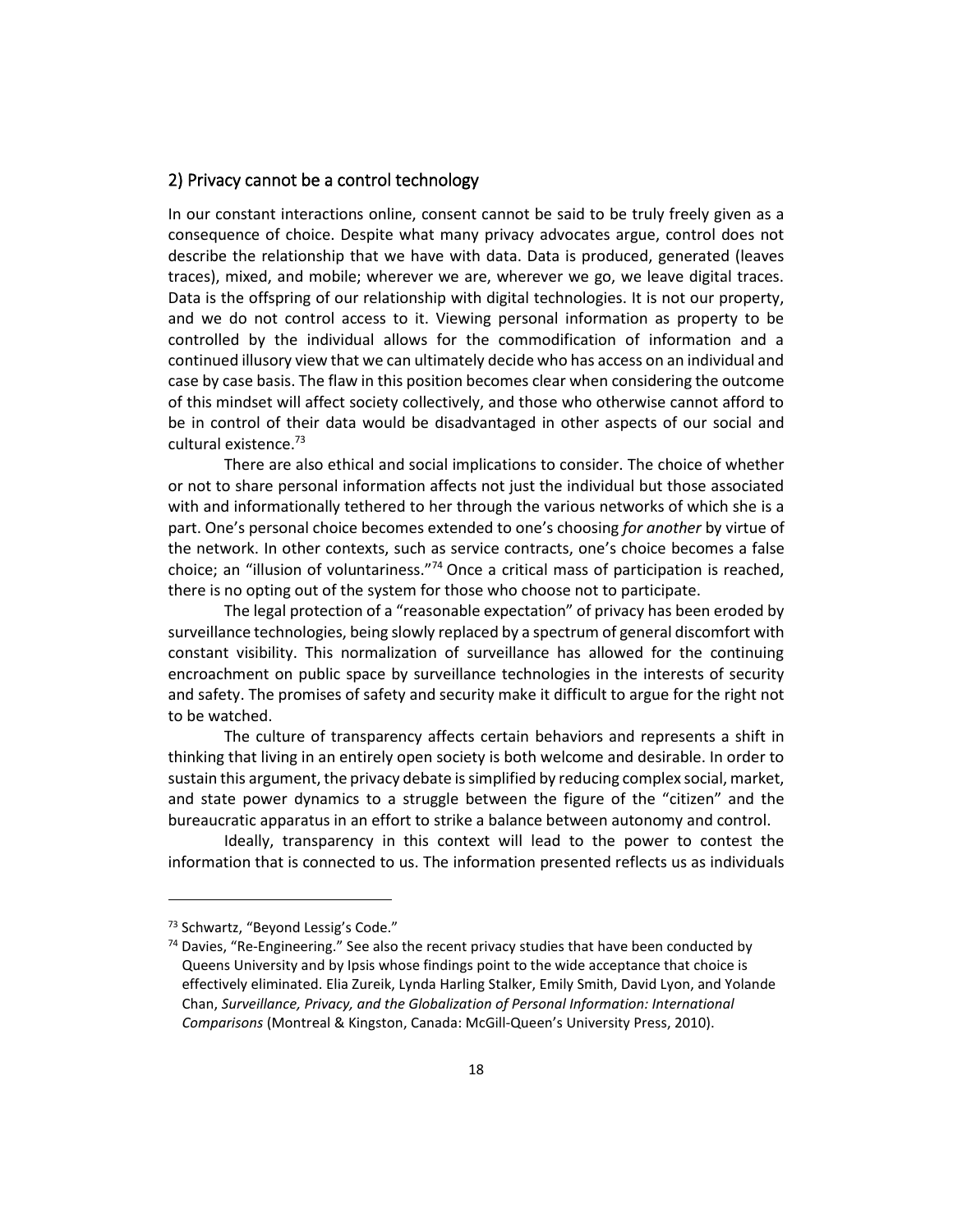in a social network of communication that must be understood as relational and therefore not subject to one's individual control. In some ways this demand has been partially met in the "right to be forgotten" legislation, part of the European GDPR.<sup>75</sup>

### **CONCLUSION**

Theories of privacy which take into consideration the psychological, behavioral, legal, and philosophical aspects of sociality will reflect the challenges mounted by the individualistic responses to privacy harms. A collective understanding of privacy as anonymous relations may provoke a more nuanced debate about the nature of informational transactions both online and offline.

It is too soon yet to do away with the legal framework that upholds at least some understanding of personal privacy. I am inclined to argue for the "rule of law" as a general guide in terms of data collection, use, and storage, with the balanced use of anonymizing technologies. This practice must be implemented with restrictions on second use, as well as confidentiality, in consumer business transactions and health transactions. The problem with teasing out all of these informational levels is that right now, they are all for the most part equally treated as types of data informing types of transactions. Arguing for more anonymity does not preclude a strong commitment to privacy. The balance to be sought is not between individual autonomy and control––but between the power to collect personal information and the power to withhold personal information.

The main purpose of this article was to illustrate the ways in which privacy has been distorted and misapplied in the discourse of Internet freedom and the culture of surveillance that is quickly normalizing constant visibility and trackability. In response, I have illustrated the ways in which anonymity can be conceptualized as a value in order to shift the perception that privacy is the only means of defense against surveillance enclosures. I argued that informational privacy within the context of surveillance as I outlined it in terms of practice, is not successful in effecting a balance in asymmetrical power relations if our goal is to empower citizens and consumers. If we believe that privacy is about power,<sup>76</sup> the current path to challenging the power of corporate and state datafication has been unsuccessful, and privacy in this context has arguably become yet another commodified resource for both the market and the state.

The privacy paradox and the expository nature of today's society seems to signal a reduced interest in the efficacy or utility of privacy except when considered as a method of controlling and capitalizing on one's data. If privacy is understood as the right to trade

<sup>&</sup>lt;sup>75</sup> Weber, "The Right to be Forgotten;" Lindsay, "The 'Right to be Forgotten'."

 $76$  As Lisa Austin has insisted in "Enough About Me: Why Privacy is About Power, not Consent (or Harm)," in *A World Without Privacy: What Law Can and Should Do?* ed. Austin Sarat (Cambridge, UK: Cambridge University Press, 2015), 131-89.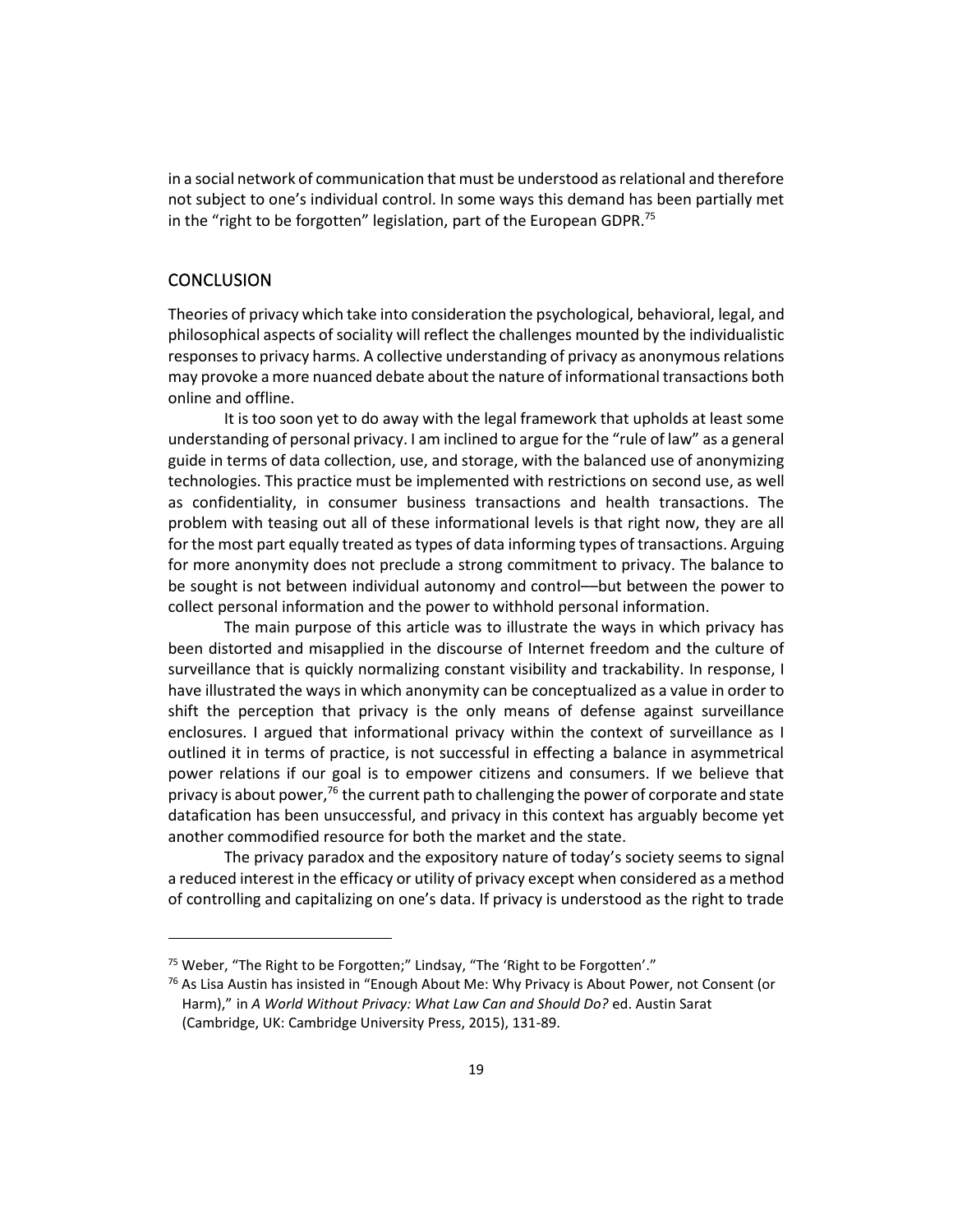personal information for goods and services, this individual right works against a social or collective benefit of equivalent consideration of informational privacy. This in turn perpetuates and strengthens the practices of corporate and commercial enterprises to withhold the same services and goods from those who would not give up, "trade," or "sell" their information.

By consenting we are presently sanctioning an environment where privilege and economic affluence continues to be rewarded, and non-participation is seen as deviant.<sup>77</sup> If we continue in this vein, we normalize the trading of information for goods, services, efficiency and social connectedness. Thus, the withholding or *not* sharing of information will come with an added cost either financially or socially to those who are underprivileged or willingly resistant to the transparency regime; either they end up paying too much for goods and services, or they lose the privilege to access what could be otherwise open and accessible to all. In this case, it is not a matter of infrastructure that gets in the way, but personal choice and autonomy that ultimately determines the course of the social response. Whereas infrastructure can be affected both by design<sup>78</sup> and legislation at the policy level, this form of social control can lead to more alarming and unexpected consequences.

The defense of privacy seems to be ill-equipped to protect the autonomous agent from an excess of data collection. Historically, privacy rights have been invoked to defend the individual (to a greater or lesser degree depending on the approach and rationale taken) by invoking, or affirming, the values of a neoliberal economic system grounded in ownership and control of data. However, a deepening and pervasive surveillance culture has made an individual approach untenable. In order to effectively respond to and critique the cultural and social acceptance of a post-privacy information ecosystem, I maintain that a shift in thinking away from the individual towards a collective understanding of the value of privacy will set the stage for a rethinking of the value of anonymity.

Anonymous relationships, whether human-to-human, human-to-machine, or machine-to-machine (in terms of algorithms and protocols), may be better suited to defend the individual and society against an increasingly controlling information ecosystem. In addition to strengthening privacy protections, presently in the form of data accountability, I have suggested that both a technical means of attaining anonymity and a legal means of protecting the right to anonymous expression is necessary for cascading protections of civil liberties. The social value of anonymity requires greater consideration

<sup>77</sup> Michalis Lianos, "Periopticon: Control Beyond Freedom and Coercion—And Two Possible Advancements in the Social Sciences," in *Surveillance and Democracy*, ed. Michael Haggerty and Georgos Samatas (New York: Routledge, 2010), 69-88.

 $78$  Anne Cavoukian, "Privacy by Design: The Definitive Workshop. A Foreword by Ann Cavoukian, Ph.D.," *Identity in the Information Society* 3, no. 2 (2010): 247-251.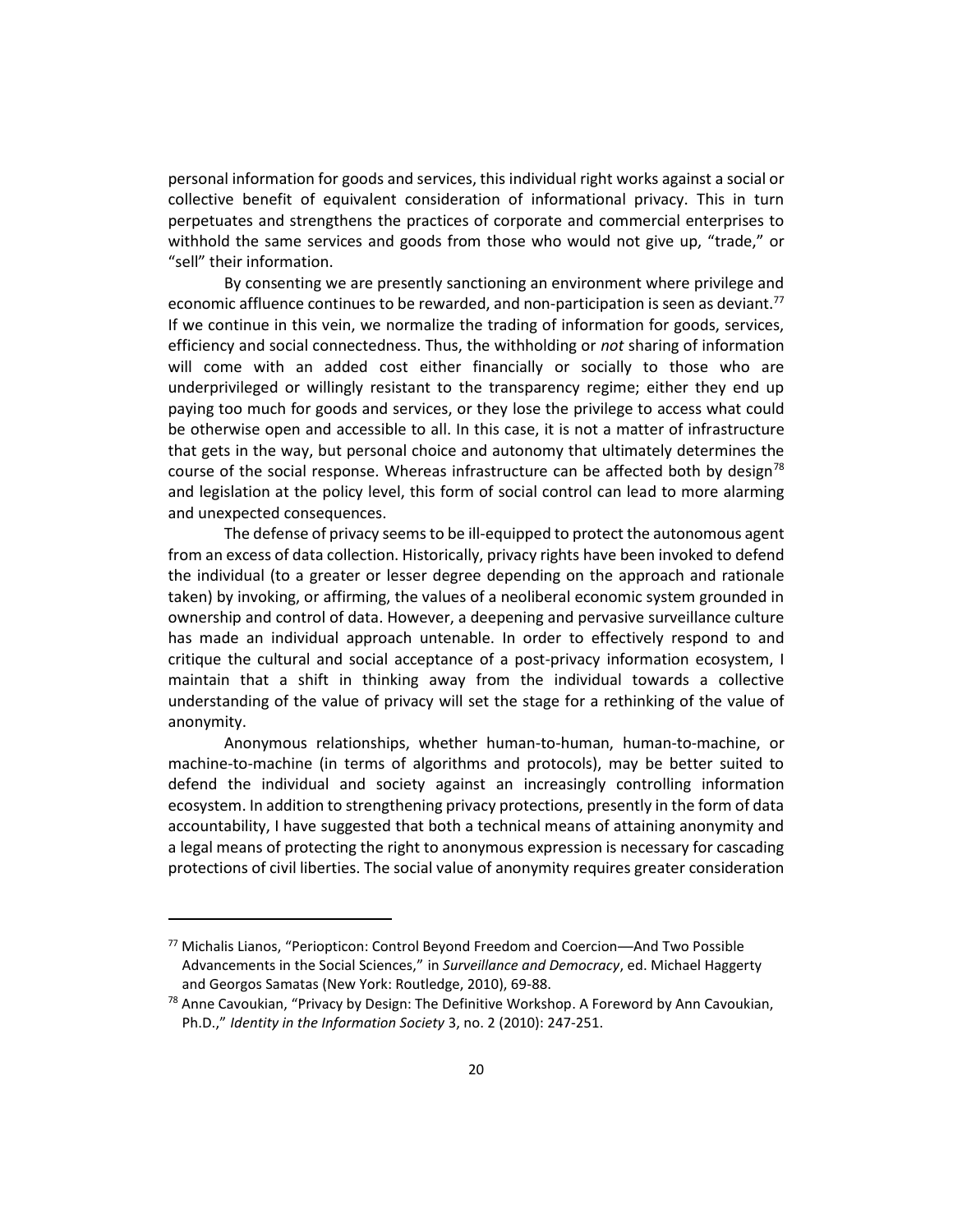as I believe a collective valuation of anonymity is one viable means of safeguarding autonomy and ensuring communicative freedoms, without becoming too transparent.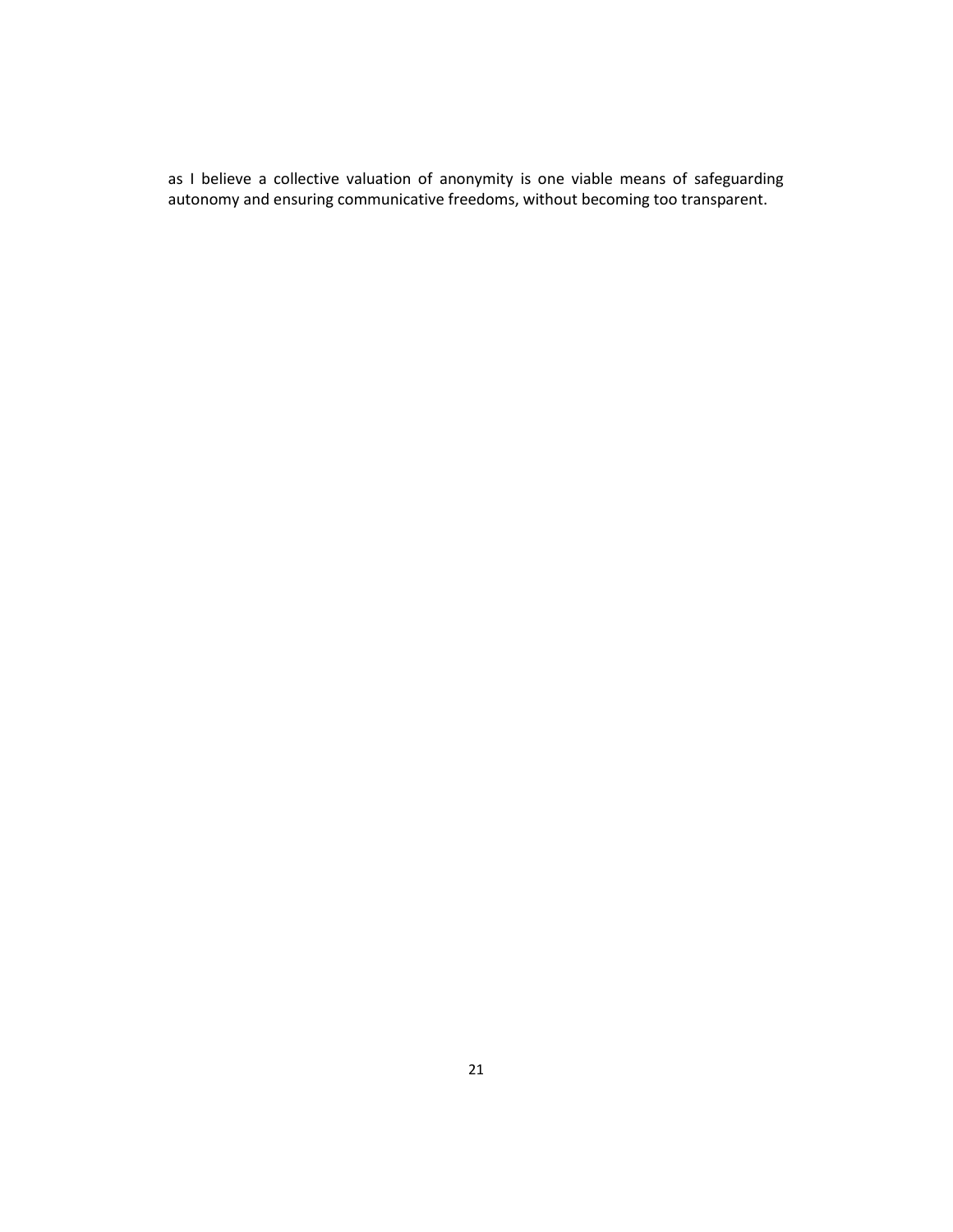#### **BIBLIOGRAPHY**

- Acquisti, Allessandro, Idris Adjerid, and Laura Brandimarte. "Gone in 15 Seconds: The Limits of Privacy Transparency and Control." *IEEE Security & Privacy* (July/August 2013): 72-74.
- Agre, Philip. "Surveillance and Capture: Two Models of Privacy." *Information Society* 10, no. 2 (1994): 101-127.
- Allen, Anita L. "First Amendment Privacy and the Battle for Progressively Liberal Social Change." *University of Pennsylvania Journal of Constitutional Law*, Symposium: Privacy Jurisprudence as an Instrument of Social Change, 14, no. 4 (March 2012): 885-927.
- Andrejevic, Mark. "We Are All 'Lab Rats' Online." Interview with PBS. (February 18, 2014). http://www.pbs.org/wgbh/pages/frontline/media/generation-like/markandrejevic-we-are-all-lab-rats-online/.
- Austin, Lisa. "Enough About Me: Why Privacy is About Power, not Consent (or Harm)." In *A World Without Privacy: What Law Can and Should Do?* edited by Austin Sarat, 131-189. Cambridge, UK: Cambridge University Press, 2015.
- Bancroft, Angus and Peter Scott Reid. "Challenging the Techno-Politics of Anonymity: The Case of Cryptomarket Users." *Information, Communication & Society* 20, no. 4 (2017): 497-512.
- Barnard-Wills, David. "The Non-Consensual Hallucination: The Politics of Online Privacy." In *Media, Surveillance, and Identity*, edited by Andre Jansson and Miyase Christensen, 165-182. New York: Peter Lang, 2014.
- Barocas, Solon and Helen Nissenbaum. "On Notice: The Trouble with Notice and Consent," *Proceedings of the Engaging Data Forum on the Application and Management of Personal Information* (2009). Retrieved from http://www.nyu.edu/projects/nissenbaum/papers/ED\_SII\_On\_Notice.pdf.
- Birchall, Clare. "'Data.gov-in-a-box': Delimiting Transparency." *European Journal of Social Theory* 18, no. 2 (2015): 185-202.
- Bodle, Robert. "Regimes of Sharing: Open APIs, Interoperability, and Facebook," *Information, Communication & Society* 14, no. 3 (2011): 320-337.
- ———. "The Ethics of Online Anonymity or Zuckerberg vs. 'Moot','' *ACM SIGCAS Computers and Society* 43, no. 1 (2013): 22-35.
- Burkert, Herbert. "Privacy-Enhancing Technologies: Typology, Critique, Vision." In *Technology and Privacy: The New Landscape*, edited by Philip Agre and Marc Rotenberg, 125-142. Cambridge, MA: MIT Press, 1997.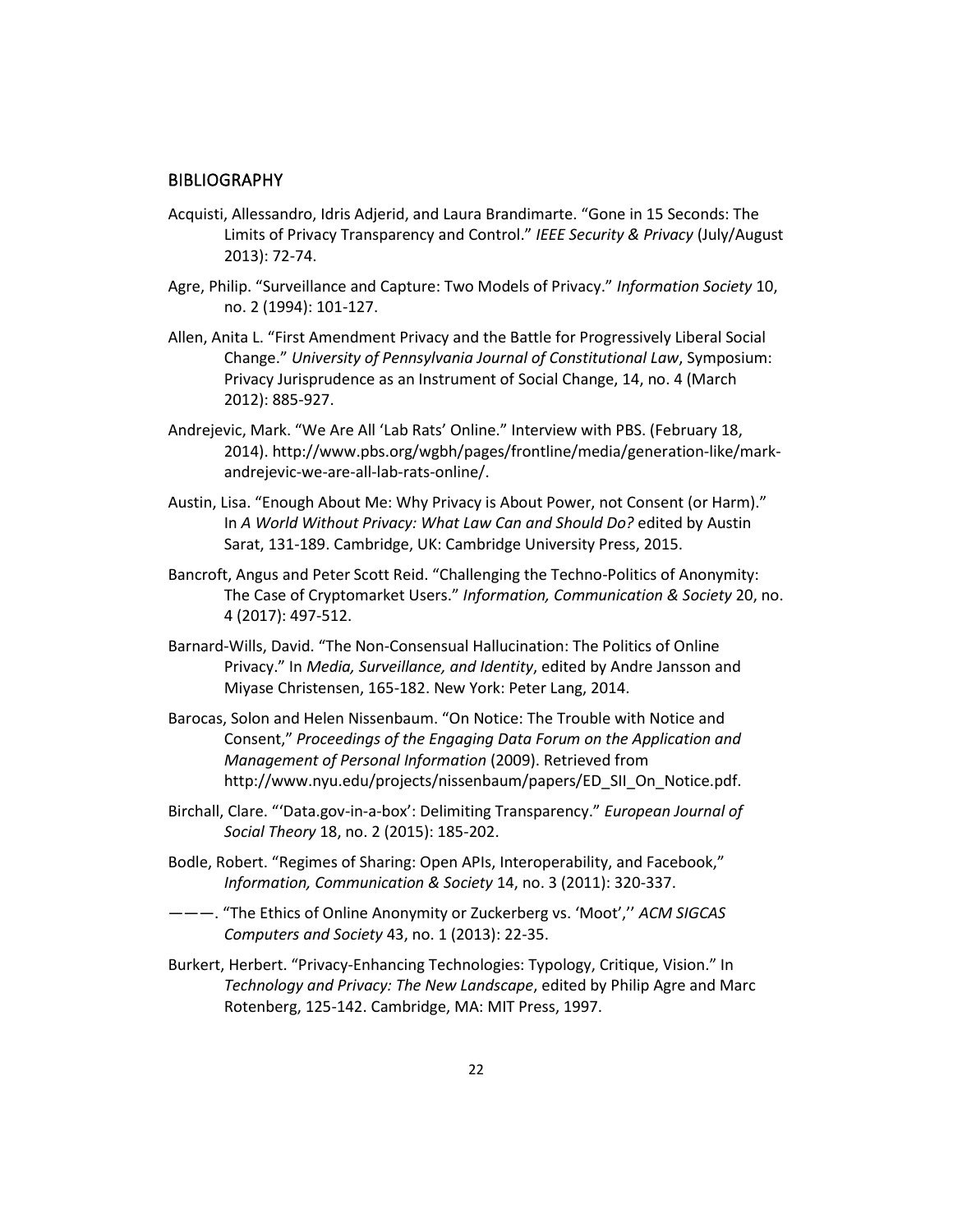- Cavoukian, Ann. "Privacy by Design: The Definitive Workshop. A Foreword by Ann Cavoukian, Ph.D." *Identity in the Information Society* 3, no. 2 (2010): 247–51. https://doi.org/10.1007/s12394-010-0062-y.
- Cohen, Julie. *Configuring the Networked Self*. New Haven, CT: Yale University Press, 2012.
- Collier, Stephen J. "Topologies of Power: Foucault's Analysis of Political Government Beyond Governmentality." *Theory, Culture & Society* 26, no. 6 (2009): 78-108.
- Davies, Simon. "Re-Engineering the Right to Privacy: How Privacy Has Been Transformed from a Right to a Commodity." In *Technology and Privacy: The New Landscape*, edited by Philip E. Agre and Marc Rotenberg. 143-165. Cambridge, MA: MIT Press, 1997.
- Dörr, Dieter and Russell L. Weaver, eds*. The Right to Privacy in the Light of Media Convergence: Perspectives from Three Continents.* Berlin and Boston, MA: DeGruyter, 2012.
- Fenster, Mark. "Transparency in Search of a Theory." *European Journal of Social Theory* 18, no. 2 (2015): 150-167.
- Floridi, Luciano. "Four Challenges for a Theory of Informational Privacy." *Ethics and Information Technology* 8 (2006): 109-119.
- Foucault, Michel. "Governmentality." In *The Foucault Effect: Studies in Governmentality*, edited by Graham Burchell, Colin Gordon, and Peter Miller, 87-104. Chicago, IL: University of Chicago Press, 1991.
- Froomkin, Michael A. "Anonymity in the Balance." In *Digital Anonymity and the Law: Tensions and Dimensions*, edited by C. Nicoll, J.E.J. Prins, and M.J.M. van Dellen, 5-46. The Hague: T.M.C. Asser Press, 2003.
- ———. "From Anonymity to Identification." *Journal of Self-Regulation and Regulation* 1 (2015): 120-138.
- Fuchs, Christian. "Towards an Alternative Concept of Privacy," *Journal of Information, Communication & Ethics in Society* 9, no. 4 (2011): 220-37.
- Gellert, Raphaël, and Serge Gutwirth. "Beyond Accountability, the Return to Privacy?" In *Managing Privacy through Accountability*, edited by Daniel Guagnin, Leon Hempel, Carla Ilten, Inga Kroener, Daniel Neyland, and Hector Postigo, 261–83. London: Palgrave Macmillan UK, 2012. https://doi.org/10.1057/ 9781137032225\_13.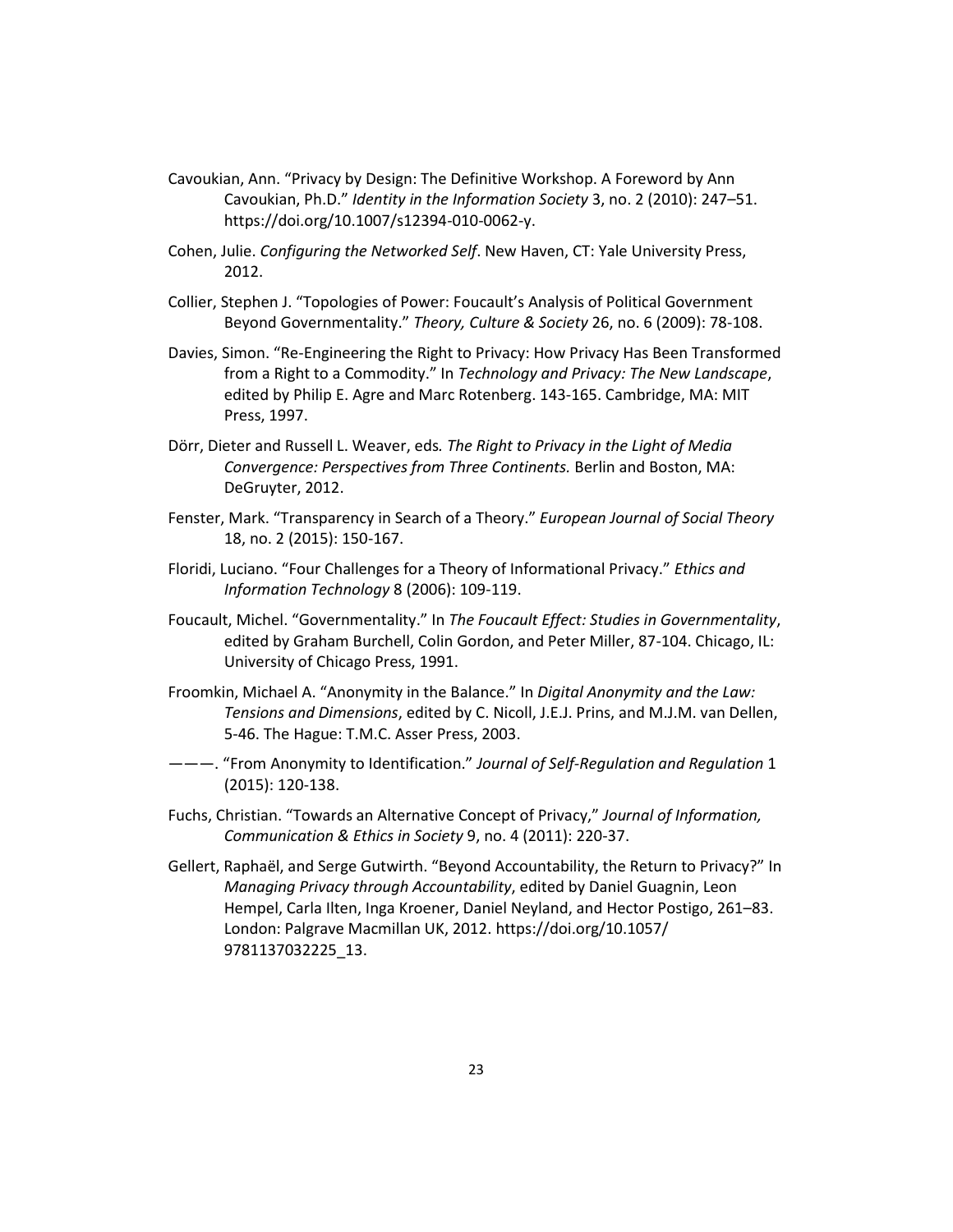- Hansen, Hans Krouse. "Numerical Operations, Transparency Illusions and the Datafication of Governance." *European Journal of Social Theory* 18, no. 2 (2015): 203-220.
- Jardine, Eric. "The Dark Web Dilemma: Tor, Anonymity, and Online Policing." Global Commission on Internet Governance Paper Series. Waterloo, Canada and London, UK: CIGI and Chatham House, September 2015.
- Johnson, Deborah G. and Kent A. Wayland. "Surveillance and Transparency as Sociotechnical Systems of Accountability." In *Surveillance and Democracy*, edited by Kevin D. Haggerty and Minas Samatas, 19-33. New York: Routledge-Cavendish, 2010.
- Kerr, Ian and Jennifer Barrigar. "Privacy, Identity, Anonymity." In *Routledge Handbook of Surveillance Studies*, edited by Kirstie Ball, Kevin D. Haggerty, and David Lyon, 386-394. London, UK; New York: Routledge, 2012.
- Krotoszynski, Ronald J. *Privacy Revisited: A Global Perspective on the Right to Be Forgotten*. London, UK: Oxford University Press, 2016.
- Kwecka, Zbigniew, William Buchanan, Burkhard Schafer, and Judith Rauhofer. "'I Am Spartacus': Privacy Enhancing Technologies, Collaborative Obfuscation and Privacy as A Public Good." *Artificial Intelligence Law* 22 (2014): 113-139.
- Lianos, Michalis. "Periopticon: Control Beyond Freedom and Coercion—And Two Possible Advancements in the Social Sciences." In *Surveillance and Democracy*, edited by Michael Haggerty and Georgos Samatas, 69-88. New York: Routledge, 2010).
- Lindsay, David. "The 'Right to be Forgotten' in European Data Protection Law." In *Emerging Challenges in Privacy Law: Comparative Perspectives*, edited by Normann Witzleb, David Lindsay, Moira Paterson, and Sharon Rodrick, 290-337. Cambridge, UK: Cambridge University Press, 2014.
- Lucock, Carole, and Katie Black. "Anonymity and the Law in Canada." In *Lessons from the Identity Trail: Anonymity, Privacy, and Identity in a Networked Society*, edited by Ian Kerr, Carole Lucock, and Valerie Steeves, 465–84. Oxford, UK: Oxford University Press, 2009.
- Mayer-Schönberger, Viktor and Kenneth Cukier. *Big Data: A Revolution That Will Transform the Way We Live, Work, and Think*. Boston, MA: Houghton Mifflin Harcourt, 2013.
- Nissenbaum, Helen. "The Meaning of Anonymity in an Information Age." *The Information Society* 15, no. 2 (1999): 141-144.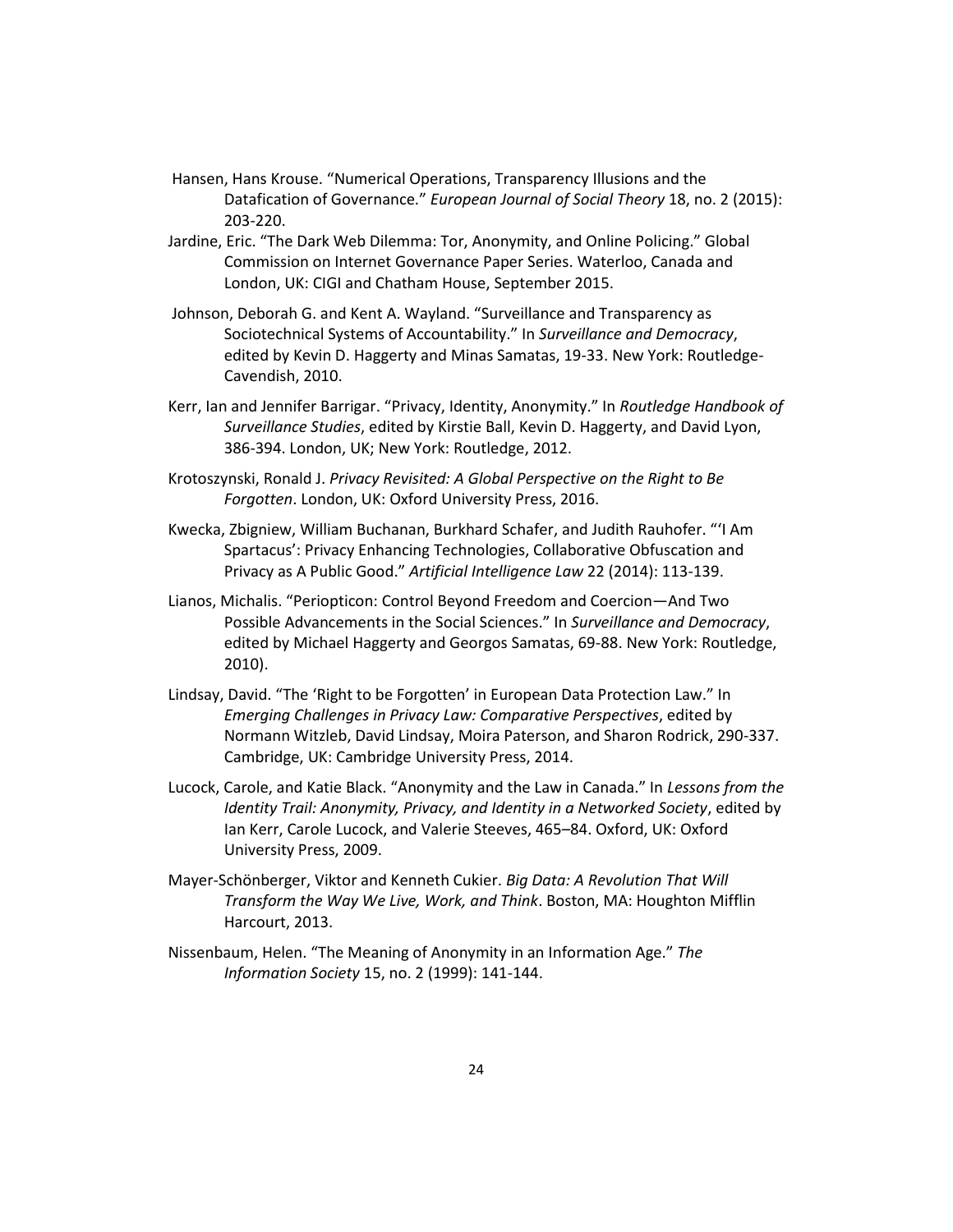- Nissenbaum, Helen. *Privacy in Context: Technology, Policy, and the Integrity of Social Life*. Stanford, CA: Stanford Law Books, 2009.
- Ponesse, Julie. "Navigating the Unknown: Towards a Positive Conception of Anonymity." *The Southern Journal of Philosophy* 51, no. 3 (2013): 320-344.
- Portwood-Stacer, Laura. "Media Refusal and Conspicuous Non-Consumption: The Performative and Political Dimensions of Facebook Abstention." *New Media & Society* 15, no. 7 (2012): 1041-1057.
- Poster, Mark. *The Second Media Age.* Cambridge, UK: Polity Press, 1995.
- Regan, Priscilla M. *Legislating Privacy: Technology, Social Values, and Public Policy*. Chapel Hill, NC: The University of North Carolina Press, 2009.
- Rouvroy, Antoinette. "The End(s) of Critique: Data Behaviourism Versus Due Process." In *Privacy, Due Process and the Computational Turn: The Philosophy of Law Meets the Philosophy of Technology*, edited by Mireille Hildebrandt and Katja de Vries, 143-167. Abingdon, UK: Routledge, 2013.
- ———. "Privacy, Data Protection, and the Unprecedented Challenges of Ambient Intelligence." *Studies in Ethics, Law, and Technology* 2, no. 1 (2008).
- Rouvroy, Antoinette and Yves Poullet. "The Right to Informational Self-Determination and the Value of Self-Development: Reassessing the Importance of Privacy for Democracy." In *Reinventing Data Protection?* edited by Poullet Gutwirth, De Hert, de Terwangne and Nouwt, 45-76. Dordecht, Netherlands: Springer, 2009.
- Savat, David. "Deleuze's Objectile: From Discipline to Modulation." In *Deleuze and New Technology*, edited by Mark Poster and David Savat, 45-62. Edinburgh: Edinburgh University Press, 2009.
- ———. *Uncoding the Digital: Technology, Subjectivity and Action in the Control Society.* New York: Palgrave Macmillan, 2013.
- ———. "Autonomy and Control in the Era of Post-Privacy." *OPEN! Platform for Art, Culture & the Public Domain*. Retrieved from http://www.onlineopen.org/article.php?id=23.
- Schwartz, Paul M. "Beyond Lessig's Code for Internet Privacy: Cyberspace Filters, Privacy-Control, and Fair Information Practices." *Wisconsin Law Review* 743 (2000): 744–788.
- Solove, Daniel J. "Privacy and Power: Computer Databases and Metaphors for Information Privacy." *Stanford Law Review* 53, no. 6 (2001): 1393-1462.
- ———. "'I've Got Nothing to Hide' and Other Misunderstandings of Privacy," San Diego Law Review 44, no. 4 (2007): 745-772.